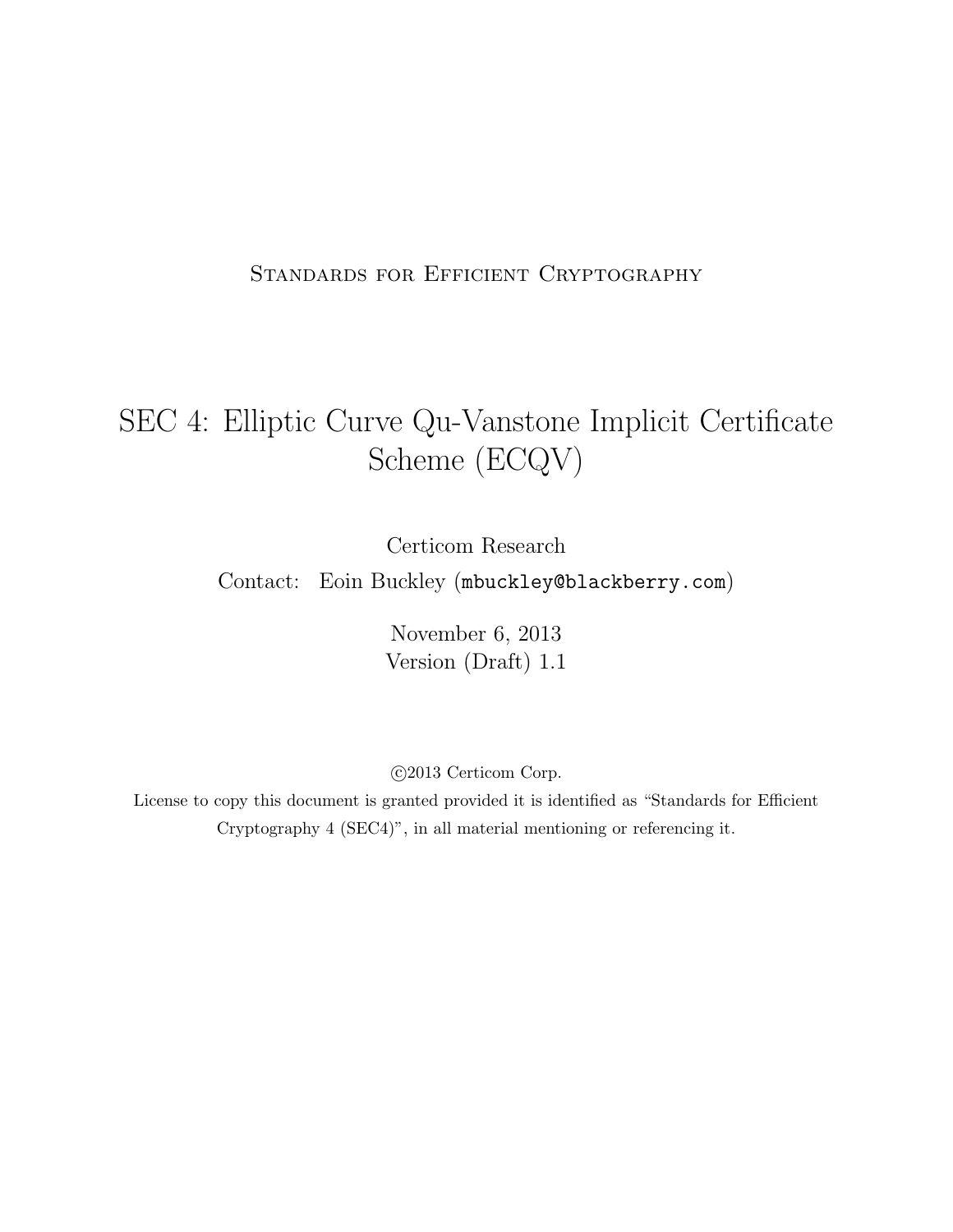# Contents

| $\mathbf{1}$     |     | Introduction                                                                          | $\mathbf{1}$   |
|------------------|-----|---------------------------------------------------------------------------------------|----------------|
|                  | 1.1 |                                                                                       | $\blacksquare$ |
|                  | 1.2 | Aim                                                                                   | -1             |
|                  | 1.3 |                                                                                       |                |
|                  | 1.4 |                                                                                       |                |
|                  | 1.5 |                                                                                       | $\overline{1}$ |
| $\boldsymbol{2}$ |     | <b>Cryptographic Components</b>                                                       | 3              |
|                  | 2.1 |                                                                                       | 3              |
|                  | 2.2 |                                                                                       | 3              |
|                  | 2.3 |                                                                                       | $\overline{4}$ |
|                  | 2.4 |                                                                                       | $\overline{5}$ |
|                  | 2.5 | Elliptic Curve Domain Parameter Generation and Validation                             | $\overline{5}$ |
| 3                |     | <b>ECQV</b> Implicit Certificate Scheme                                               | $\overline{5}$ |
|                  | 3.1 |                                                                                       | $\overline{5}$ |
|                  | 3.2 |                                                                                       | 6              |
|                  |     | 3.2.1                                                                                 |                |
|                  | 3.3 |                                                                                       | 8              |
|                  | 3.4 |                                                                                       | - 9            |
|                  | 3.5 | Certificate Public Key Extraction Process: Cert_PK_Extraction                         | $10\,$         |
|                  | 3.6 | Processing the Response to a Cert <sub>-Request</sub> : Cert <sub>-Reception</sub> 11 |                |
|                  | 3.7 |                                                                                       |                |
|                  | 3.8 | ECQV Self-Signed Implicit Certificate Public Key Extraction                           | 12             |
|                  |     | A Glossary                                                                            | 14             |
|                  |     |                                                                                       | -14            |
|                  | A.2 |                                                                                       | 14             |
|                  |     |                                                                                       | 15             |
|                  |     | <b>B</b> Commentary                                                                   | <b>16</b>      |
|                  |     | C Representation of ECQV Certificate Structures                                       | <b>20</b>      |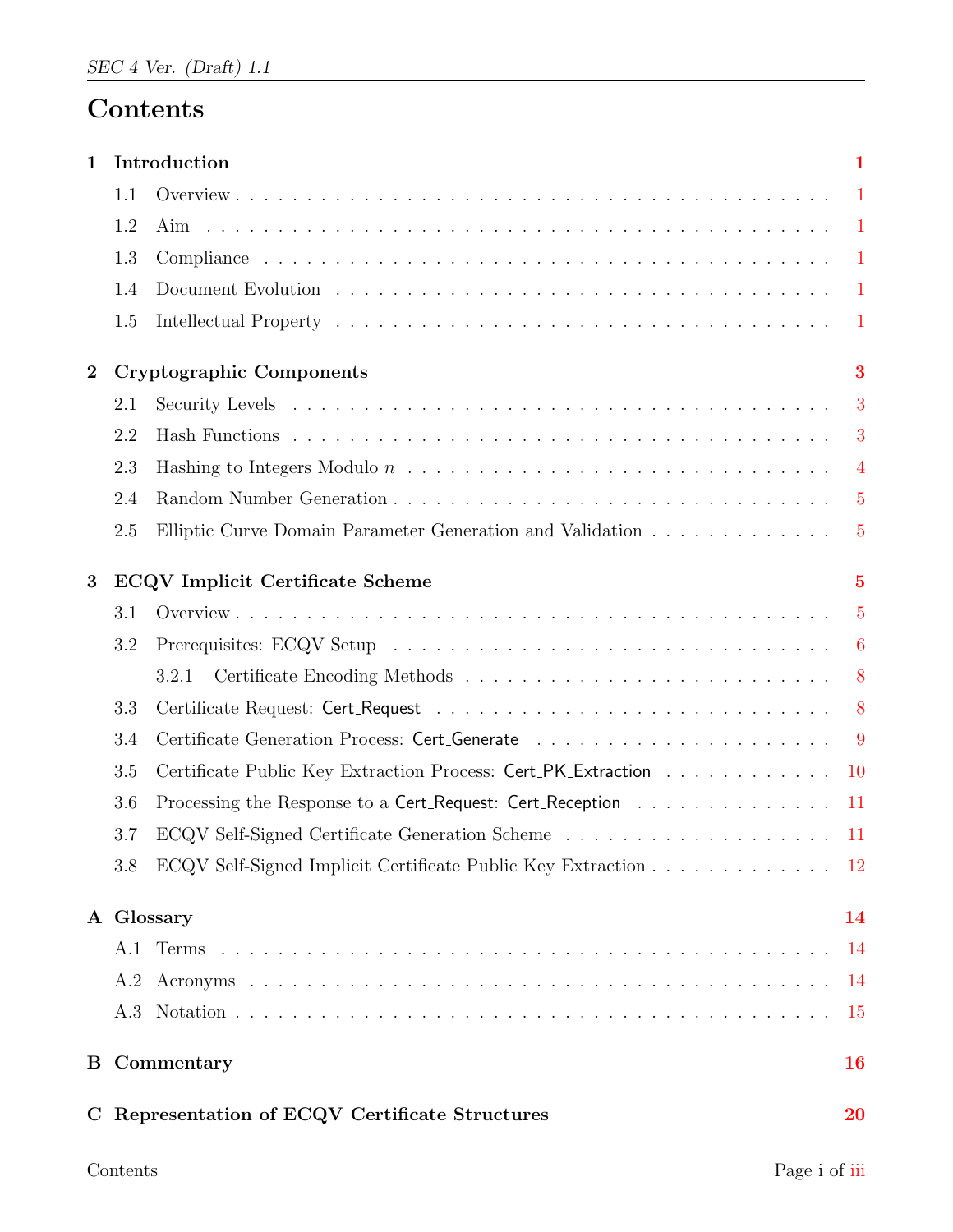| D References | 28 |
|--------------|----|
|              |    |
|              |    |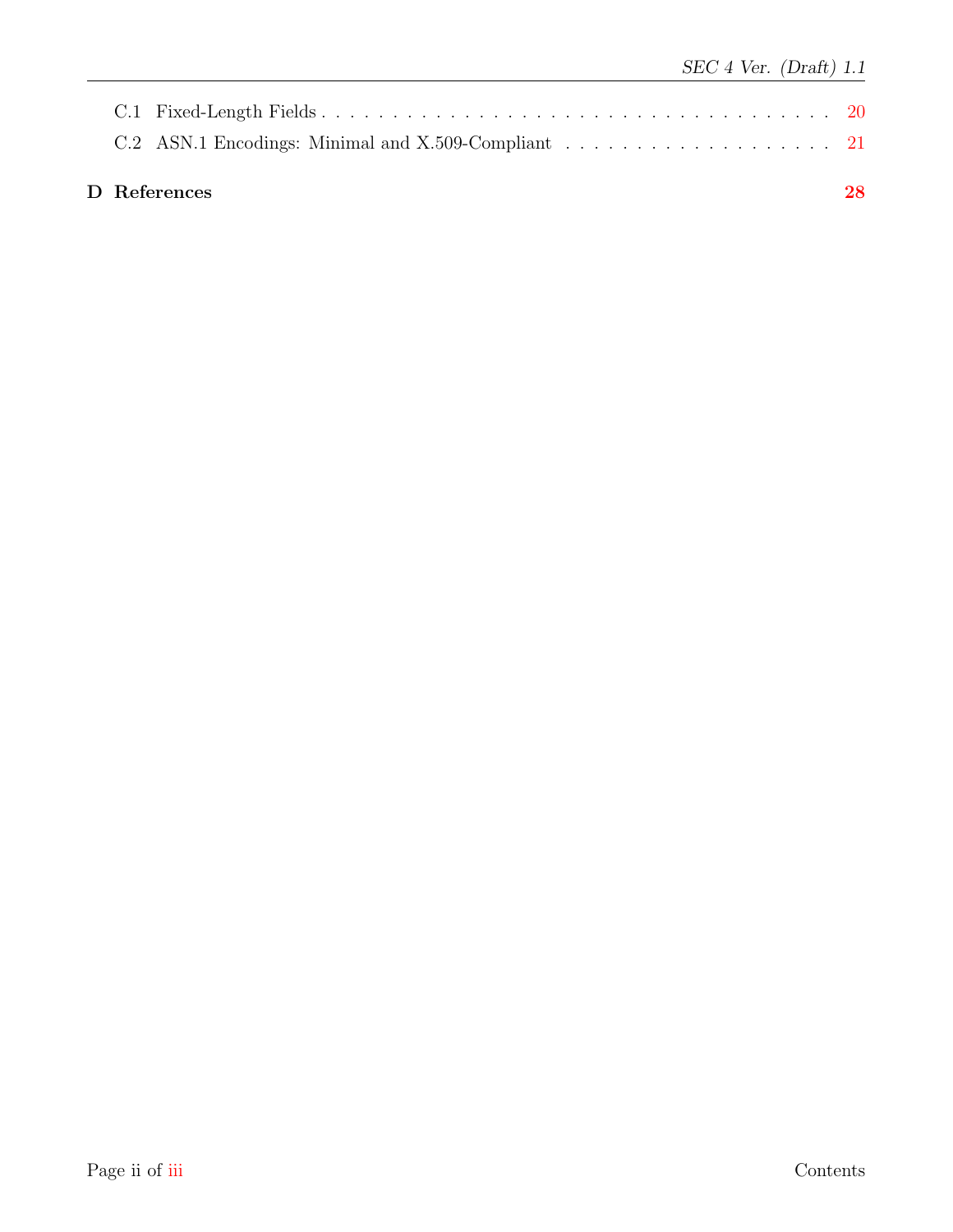# List of Figures

<span id="page-3-0"></span>

|--|--|--|--|--|--|--|--|--|--|--|--|--|--|--|--|--|--|--|--|--|--|--|--|--|--|--|--|--|--|--|--|--|--|--|--|--|--|--|--|--|--|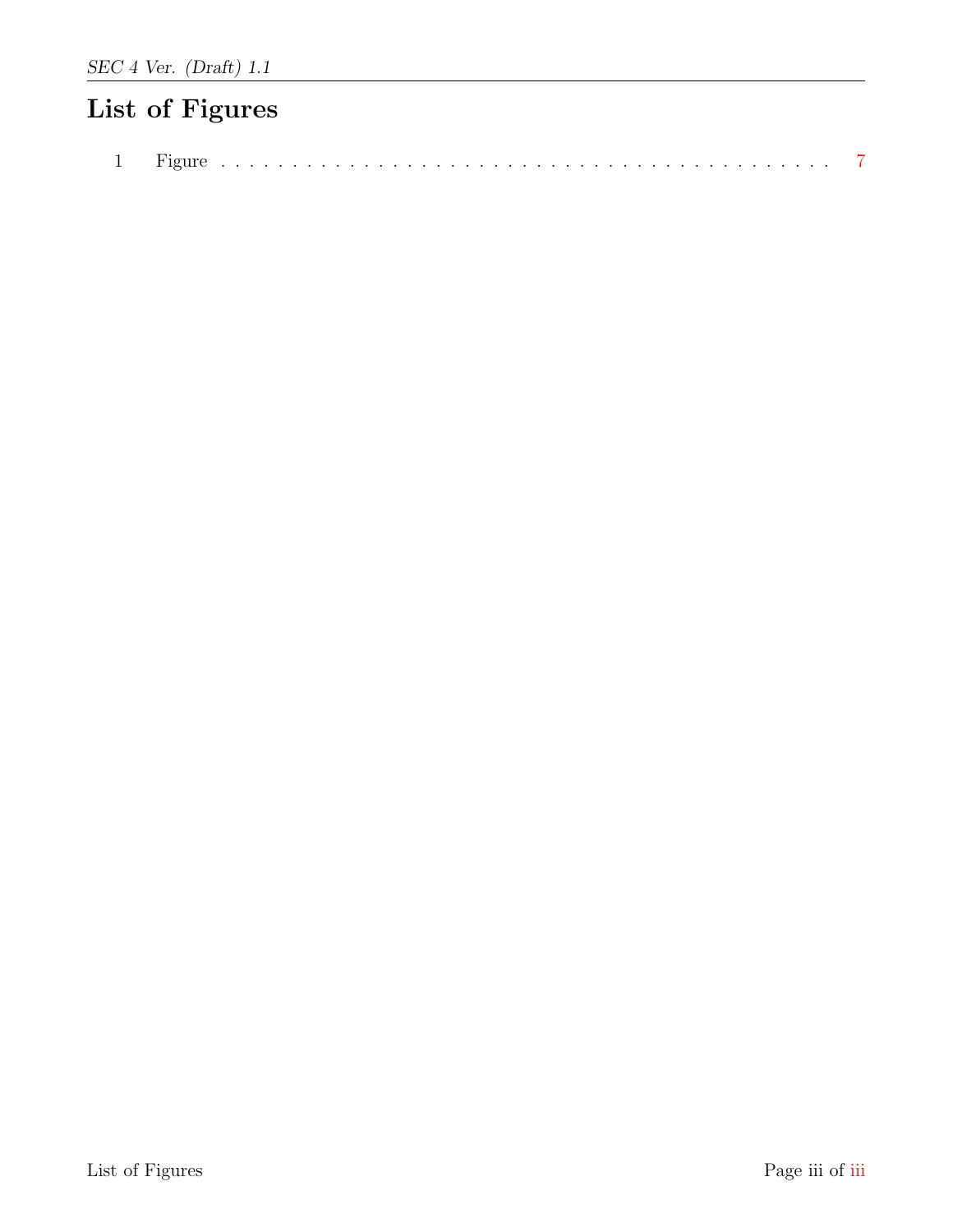## <span id="page-4-0"></span>1 Introduction

### <span id="page-4-1"></span>1.1 Overview

This document specifies the Elliptic Curve Qu-Vanstone implicit certificate scheme (ECQV). The ECQV implicit certificate scheme is intended as a general purpose certificate scheme for applications within computer and communications systems. It is particularly well suited for application environments where resources such as bandwidth, computing power and storage are limited. ECQV provides a more efficient alternative to traditional certificates.

### <span id="page-4-2"></span>1.2 Aim

The aim of this document is to facilitate deployment of the ECQV implicit certificate scheme.

### <span id="page-4-3"></span>1.3 Compliance

Implementations may claim compliance with the cryptographic schemes specified in this document provided the external interface (input and output) to the schemes is equivalent to the interface specified here. Internal computations may be performed as specified here, or may be performed via an equivalent sequence of operations.

Note that this compliance definition implies that conformant implementations must perform all the cryptographic checks included in the scheme specifications in this document. This is important because the checks are essential for security.

### <span id="page-4-4"></span>1.4 Document Evolution

This document will be reviewed at least every five years to ensure it remains up to date with cryptographic advances.

Additional intermittent reviews may also be performed from time-to-time as deemed necessary by the Standards for Efficient Cryptography Group.

External normative standards contain provisions, which, though referenced in this document, constitute provisions of this standard. At the time of publication, the versions indicated were valid. All standards are subject to revision, and parties to agreements based on this standard are encouraged to investigate the possibility of applying the most recent versions of the standards indicated below.

### <span id="page-4-5"></span>1.5 Intellectual Property

The reader's attention is called to the possibility that compliance with this document may require use of inventions covered by patent rights. By publication of this document, no position is taken with respect to the validity of claims or of any patent rights in connection therewith. The patent holder(s) may have filed with the SECG a statement of willingness to grant a license under these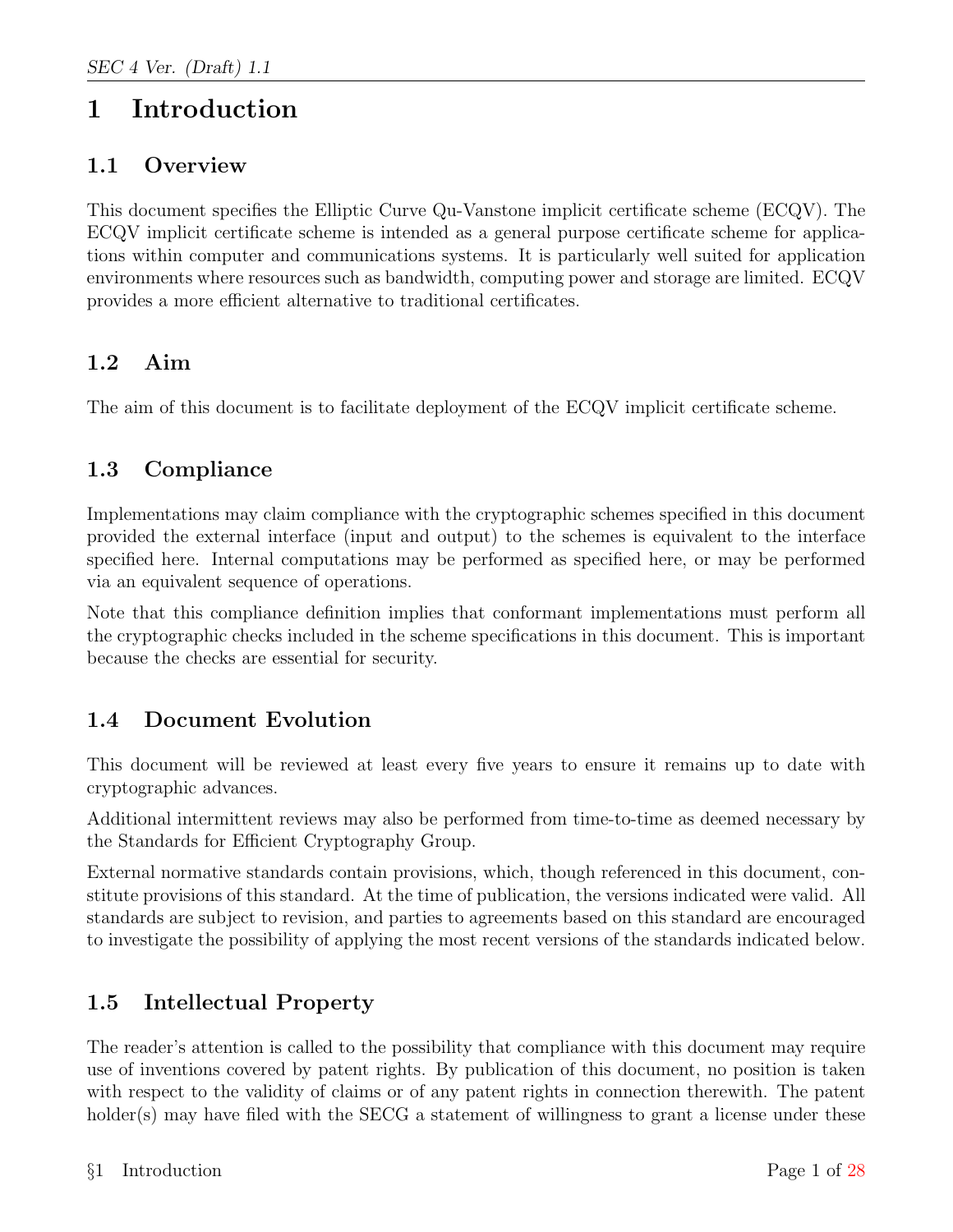rights on reasonable and nondiscriminatory terms and conditions to applicants desiring to obtain such a license. Additional details may be obtained from the patent holder(s) and from the SECG web site, www.secg.org.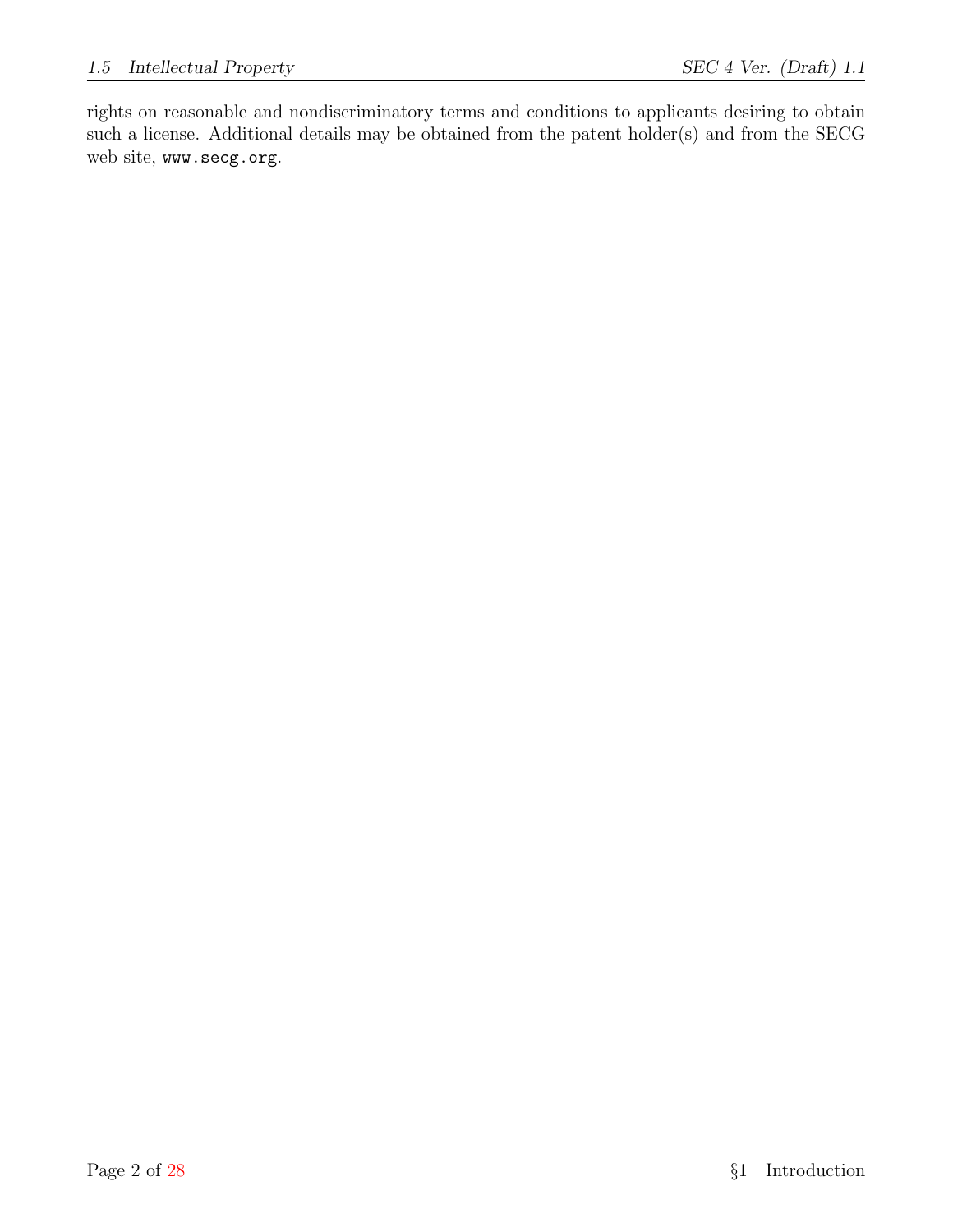# <span id="page-6-0"></span>2 Cryptographic Components

This section briefly reviews the cryptographic components used in this standard (such as hash functions and random number generators). Much of the content in this section is presented in greater detail in [\[SEC 1,](#page-31-2) §3]. Some of the content is also available in ANSI standards, such as [\[ANSI X9.62\]](#page-31-3).

In this document, the term *Approved* refers to a cryptographic component specified as (or within) a current SECG standard, an ANSI X9 standard, or listed in the ANSI X9 registry. The term is used to specify the requirement that primitives such as hash functions and random number generators must conform to existing standards in order to be used with ECQV.

### <span id="page-6-1"></span>2.1 Security Levels

Each of the various cryptographic ingredients to the ECQV scheme has a range of security levels. Security levels are measured in bits. Essentially, each extra bit of security doubles the amount of computation (required by a brute-force attack) to compromise security or, roughly equivalently, halves an adversary's probability of compromising security. At a security level of 128 bits, an adversary would require a computation of roughly  $2^{127}$  or more bit operations to compromise security with probability greater than 50%.

This version of this Standard only recognizes Approved security levels. The currently Approved security levels are the following: 80, 112, 128, 192, and 256 bits.

### <span id="page-6-2"></span>2.2 Hash Functions

Hash functions are used in the ECQV scheme to compute a digest of a certificate that is being generated or verified. Hash functions are also used in verifiably random elliptic curve domain parameter generation and validation, and can also be used in random number generators.

The security level associated with a hash function depends on its application. Where collision resistance is necessary, the security level is at most half the output length (in bits) of the hash function. Where collision resistance is not necessary, the security level is at most the output length (in bits) of the hash function. Collision resistance is generally needed for computing message digests for digital signatures.

The hash functions used by the ECQV scheme shall be Approved hash functions, as Approved in the X9 Registry Item 00003, Secure Hash Standard  $(SHS)$ .<sup>[1](#page-6-3)</sup> The security level of an Approved hash function is considered to be at most half its output length for the purposes of this Standard. The list of hash functions in [\[SEC 1,](#page-31-2) §3.5] are also allowed for use with this standard, excluding SHA-1. The function SHA-1 must not be used with this standard, with two exceptions. Use of SHA-1 is permitted to check verifiably random domain parameters from [\[SEC 2\]](#page-31-4), when these parameters were generated using SHA-1. See Section 2 of [\[SEC 2\]](#page-31-4) for more details. Use of SHA-1 is also

<span id="page-6-3"></span><sup>&</sup>lt;sup>1</sup>An application standards that uses ECQV scheme may instead choose another hash function to compute the certificate digest, but then the application standard becomes responsible for the security of that hash function.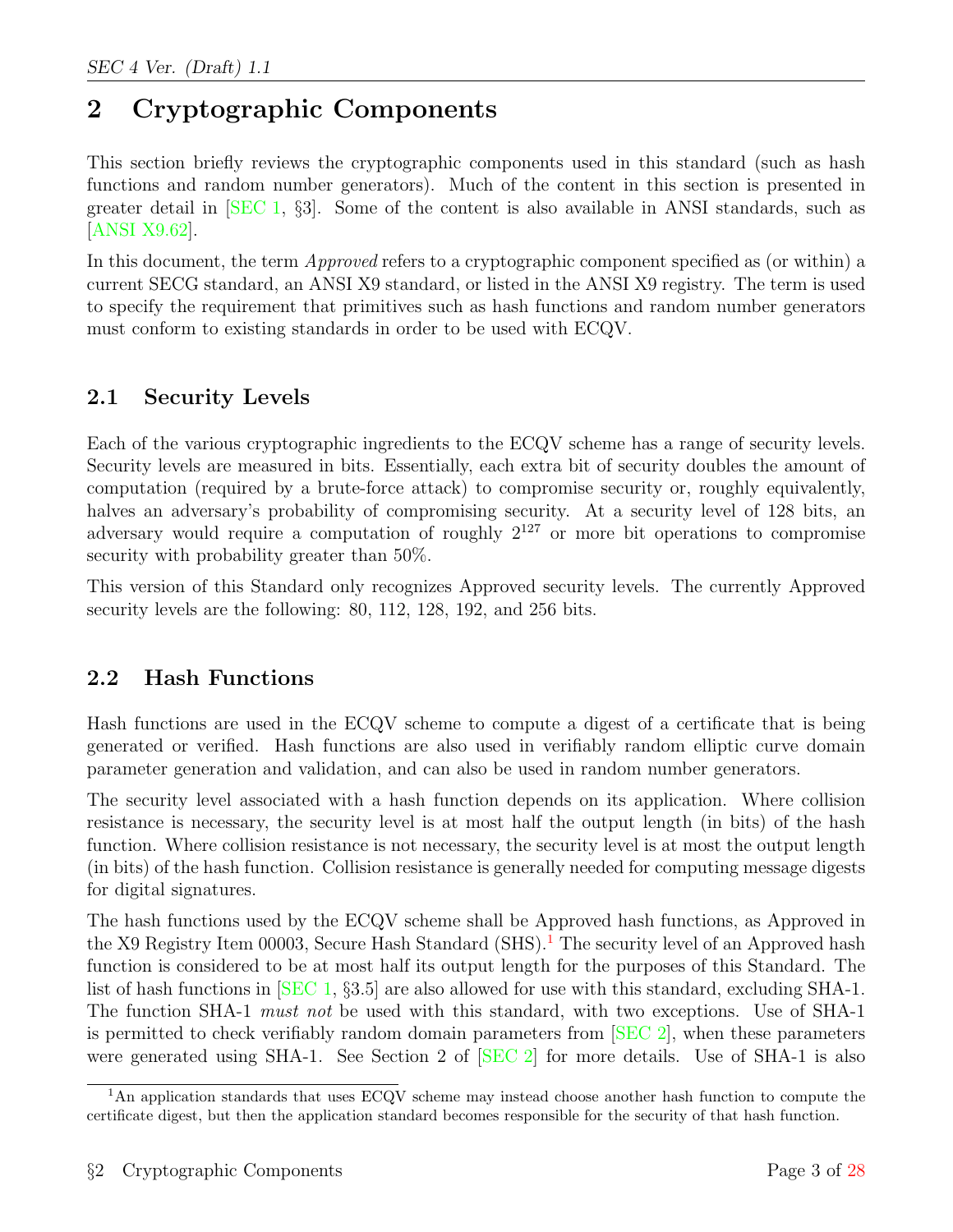permitted to implement random number generators allowed in Section [2.4,](#page-8-0) when SHA-1 is required by the standard specifying the chosen random number generator.

The hash function used for computing the certificate digest shall be a hash function whose security level is at least the security level of the implementation of ECQV. The hash function used for verifiably random elliptic domain parameters shall be a hash function whose security level is the security level of the implementation of the ECQV scheme (with the exception of the verifiably random elliptic curve domain parameters in [\[SEC 2\]](#page-31-4) which were generated using SHA-1).

It is expected that this standard will be revised to allow the use of SHA-3, after it is fully specified in an update to the FIPS 180 Secure Hash Standard.

### <span id="page-7-0"></span>2.3 Hashing to Integers Modulo  $n$

In many steps of ECQV, an arbitrary length octet string is hashed using a cryptographic hash function  $H$ , and then converted to an integer modulo n. This section specifies the resulting function, denoted  $H_n: \{0, 1, \ldots, 255\}^* \to [0, \ldots, n-1]$ , which maps arbitrary length octet strings to integers modulo n.

#### Input

- 1. An arbitrary length octet string S.
- 2. A hash function H hashing arbitrary length octet strings to bit strings of length hashlen.

3. An integer  $n$ .

#### Actions

- 1. Compute  $h = H(S)$ , a bit string of length *hashlen* bits.
- 2. Derive an integer e from h as follows:
	- 2.1. Set E equal to the leftmost  $\lfloor \log_2 n \rfloor$  bits of h.
	- 2.2. Convert the bit string  $E$  to an octet string  $E'$ , using the Bit-String-to-Octet-String Conversion specified in [\[SEC 1\]](#page-31-2).
	- 2.3. Convert the octet string  $E'$  to an integer  $e$  using the Octet-String-to-Integer Conversion specified in [\[SEC 1\]](#page-31-2).

**Output** The integer e, in the interval  $[0, \ldots, n-1]$ .

Note that if the domain of H is limited to a maximum size, then the domain of  $H_n$  is constrained in the same way.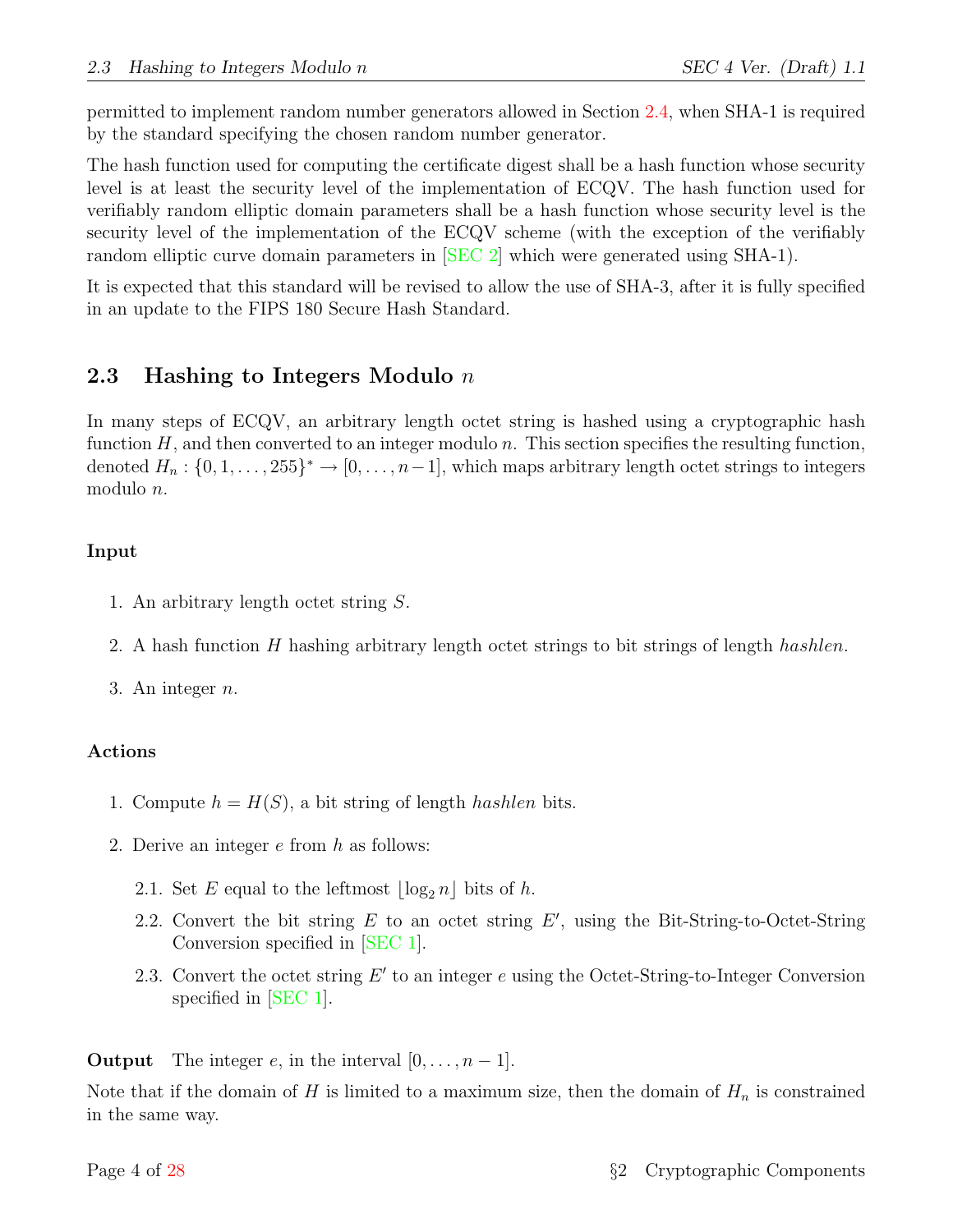### <span id="page-8-0"></span>2.4 Random Number Generation

Within this standard, all random values must be generated using an Approved random number generator having security level at least the security level of the implementation of ECQV. Random number generators must comply with ANSI X9.82 or NIST Special Publication 800- 90A [\[NIST 800-90A\]](#page-31-5). A suitable random number generator is also described in [\[SEC 1,](#page-31-2) §3.10].

### <span id="page-8-1"></span>2.5 Elliptic Curve Domain Parameter Generation and Validation

Elliptic curve domain parameter generation and validation shall comply with [\[SEC 1\]](#page-31-2).

An implementation which uses both ECQV and other ECC algorithms should use a verifiably random base point  $G$ , as specified in  $[SEC 2]$ .

Elliptic curve domain parameters consist of six quantities  $q, a, b, G, n$ , and h, which are:

- The field size  $q$ .
- The elliptic curve coefficients a and b.
- The base point generator  $G$ .
- The order  $n$  of the base point generator.
- The cofactor  $h$ , which is the number such that  $hn$  is the number of points on the elliptic curve.

Additionally a parameter indicating the security level is associated with the domain parameters. The security level of the domain parameters must meet or exceed the security level of the implementation of ECQV.

[\[SEC 2\]](#page-31-4) specifies elliptic curves recommended for use with this standard. Other curves may be used, provided they can be validated using one of the methods in Section 3.1.1.2 of [\[SEC 1\]](#page-31-2). Domain parameters may be generated with the method given in [\[SEC 1\]](#page-31-2), and the SEED bit string should begin with the ASCII encoding of the string "SEC4:ECQV"; the remainder of the bit string may take an arbitrary value.

# <span id="page-8-2"></span>3 ECQV Implicit Certificate Scheme

This section specifies the Elliptic Curve Qu-Vanstone implicit certificate scheme (ECQV).

### <span id="page-8-3"></span>3.1 Overview

The implicit certificate scheme is used by three entities  $-$  a Certificate Authority  $CA$ , a certificate requester  $U$ , and a certificate processor  $V$ . Requester  $U$  will obtain an implicit certificate from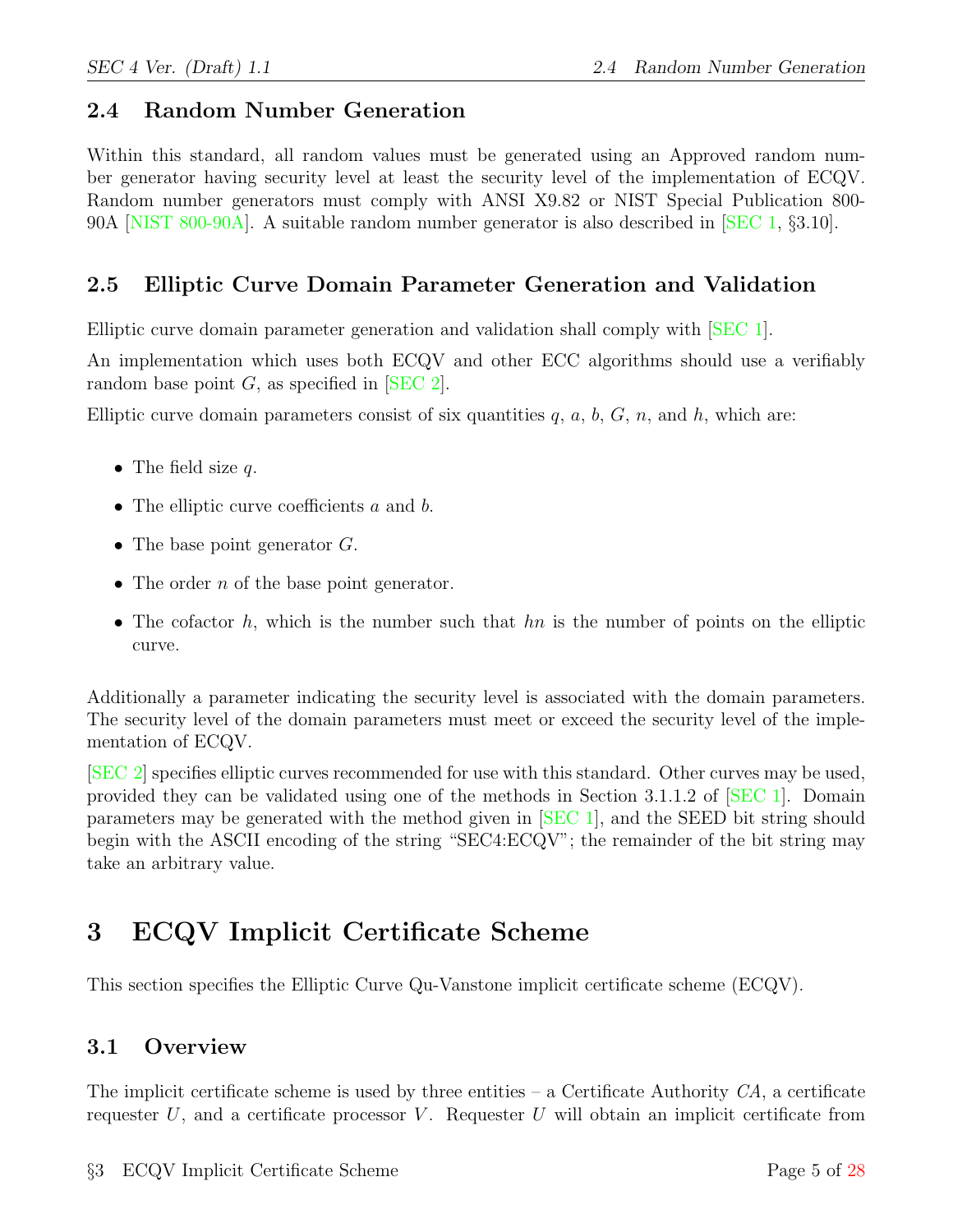CA, certifying U's identity, and allowing V to obtain U's public key.<sup>[2](#page-9-1)</sup>

The implicit certificate scheme consists of six parts. These parts will be described in detail in this section.

- **ECQV Setup** In this step CA establishes the elliptic curve domain parameters, a hash function, the certificate encoding format, and all parties have selected a random number generator. CA generates a key pair. All parties must receive authentic copies of CA's public key and domain parameters.
- **Cert Request** Requester U must generate a request for a certificate, which is sent to  $CA$ . The cryptographic component of the request is a public key, generated using the same procedure as *CA* uses during **ECQV**\_Setup.
- **Cert Generate** Upon receiving a certificate request from U,  $CA$  confirms U's identity, and creates an implicit certificate.  $CA$  sends  $U$  the response.
- **Cert\_PK\_Extraction** Given an implicit certificate for user  $U$ , the domain parameters, and  $CA$ 's public key, the public key extraction algorithm computes  $U$ 's public key.
- **Cert Reception** After receiving a response to his certificate request, U ensures the validity of his implicitly certified keypair.

Certificate issuance is a two-step process, where the first step is receiving the certificate request from  $U$ , and the second step is to generate a response, containing the certificate. Figure [1](#page-10-0) presents a stylized description of the protocol (informative), to which normative details will be added in subsequent sections.

Some differences between ECQV and traditional certificates with respect to the binding between the user's identity and public key, and the time at which this binding is confirmed by  $V$  are discussed in the commentary of Appendix [B.](#page-19-0)

This standard assumes that each entity shall be bound to a unique identifier (e.g., distinguished names). This identity string is denoted U, V and CA for the entities  $U, V$  and  $CA$ , respectively.

### <span id="page-9-0"></span>3.2 Prerequisites: ECQV Setup

All parties (the certificate authority  $CA$ , the certificate owner U, and the certificate processor V) shall establish the following prerequisites in order to use ECQV.

<span id="page-9-2"></span>1. CA has established a set of EC domain parameters for its use with ECQV consisting of  $q$ , a, b, G, (optionally SEED), n and h, along with an indication of the basis used if  $q = 2^m$ . The parameters shall have been generated with an Approved method, such as the method specified in  $\left| \text{SEC } 1, \{3.1\} \right|$ , or be Approved parameters, such as those given in  $\left| \text{SEC } 2 \right|$ . CA shall have assurance of the validity of the EC domain parameters (especially if CA did not generate them himself, see  $[SEC 1, §3.1]$  $[SEC 1, §3.1]$ . The EC domain parameters shall provide at least the desired security level, denoted s.

<span id="page-9-1"></span><sup>&</sup>lt;sup>2</sup>In the language of [\[RFC 2459\]](#page-31-6), U is the *subject* and V is the *relying party*.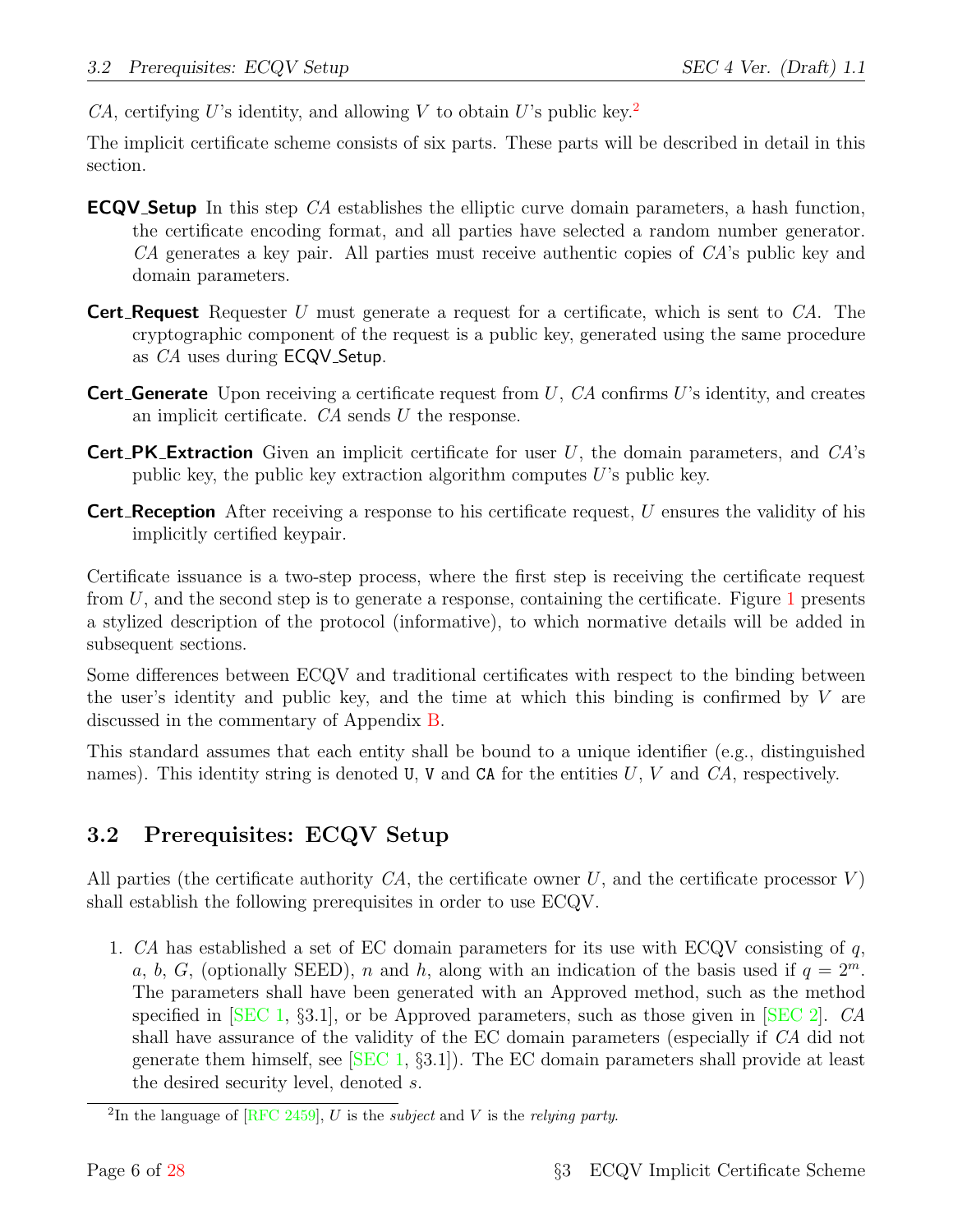| $U$                           | $CA$     |
|-------------------------------|----------|
| $k_U \in_R [1, \ldots, n-1]$  | $CA$     |
| $R_U := k_U G$                | $U, R_U$ |
| $k \in_R [1, \ldots, n-1]$    |          |
| $P_U := R_U + kG$             |          |
| $Cert_U := encode(P_U, U, *)$ |          |
| $e := H_n(Cert_U)$            |          |
| $r : = ek + d_{CA} \pmod{n}$  |          |
| $e := H_n(Cert_U)$            |          |
| $d_U := ek_U + r \pmod{n}$    |          |

Figure 1: Stylized description of the ECQV certificate issuance protocol.

- 2. CA has selected an Approved hash function with the desired security level s for its use in the ECQV certificate generation process. (See  $\S 2.2$  $\S 2.2$  for more detailed requirements on the hash function.) Let H denote the hash function chosen, and let *hashlen* denote the length of the output of the hash function. Section [2.3](#page-7-0) describes how the output of  $H$  is converted to an integer modulo n.
- <span id="page-10-1"></span>3. CA and U have each chosen and initialized an Approved random number generator (as discussed in §[2.4\)](#page-8-0) that offers s-bit security. This random number generator shall be used for the generation of private keys created during the certificate request and certificate generation processes.
- <span id="page-10-2"></span>4. CA has obtained an EC key pair  $(d_{CA}, Q_{CA})$  associated with the EC domain parameters established in Item [1](#page-9-2) for use during certificate generation. The key pair shall have been generated using the key pair generation primitive in [\[SEC 1,](#page-31-2) §3.2.1], using the random number generator established in Item [3.](#page-10-1) CA shall have assurance of the validity of the key pair and assurance of the possession of the private key (see [\[SEC 1\]](#page-31-2)).
- 5. The certificate owner U, and the certificate processor  $V$  have obtained, in an authentic manner, the elliptic curve domain parameters, the hash function, and  $Q_{CA}$ ,  $CA$ 's public key (established in Item [4\)](#page-10-2). U and V shall have assurance (see  $[SEC 1]$ ) of:
	- 5.1. the validity of the EC domain parameters,

<span id="page-10-0"></span> $Q_U := e P_U + Q_{CA}$ 

- 5.2. the validity of  $Q_{CA}$ ,  $CA$ 's public key, and
- 5.3. possession of the private key,  $d_{CA}$  by  $CA$ .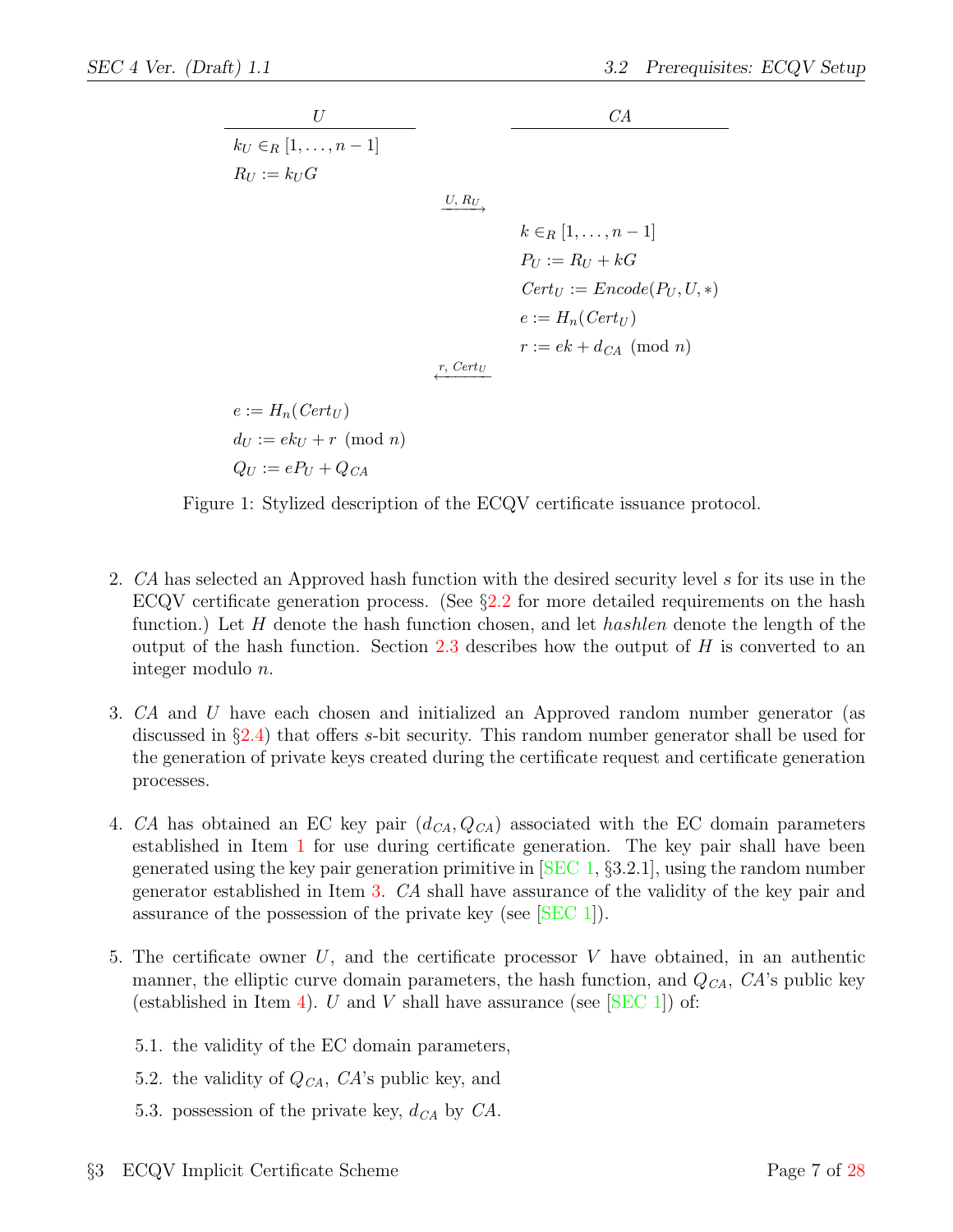#### <span id="page-11-0"></span>3.2.1 Certificate Encoding Methods

A certificate encoding describes how the information to be included in the certificate should be encoded as an octet string. It also specifies what information must be included, and what information is optional, and any constraints or relationships between portions of the certificate information.

Appendix [C](#page-23-0) describes three certificate encoding methods which may be used with this standard.

- Fixed-length Fields is a simple, minimalist encoding which puts bandwidth efficiency before all other concerns. The certificate consists of a list of fields, each with a fixed length, and the format is shared amongst all parties. This standard requires only that the public key reconstruction data  $P_U$  be one of the fields, leaving the rest of the format open for implementors.
- Minimal ASN.1 Encoding Scheme is also designed to be bandwidth-efficient. The ASN.1 specification includes basic required fields, and allows extensions. The basic fields suggested in this encoding have fixed length, and therefore may also be used with the simpler, fixedlength format.
- X.509-Compliant ASN.1 Encoding is designed to include sufficient information to allow this ECQV certificate to be re-encoded as a standard X.509 certificate. Of course, since ECQV does not produce an explicit signature value, the processing logic will differ from an X.509 certificate signed with ECDSA.

### <span id="page-11-1"></span>3.3 Certificate Request: Cert Request

The certificate requester  $U$ , shall use the process below to generate a certificate request.

#### Input

- 1. The elliptic curve domain parameters established by CA as determined in §[3.2.](#page-9-0)
- 2. A string U representing U's identity.

#### Actions

- 1. Generate an EC key pair  $(k_U, R_U)$  associated with the established elliptic curve domain parameters using the key pair generation primitive specified in [\[SEC 1,](#page-31-2) §3.2.1].
- 2. Convert  $R_U$  to the octet string RU using the Elliptic-Curve-Point-to-Octet-String specified in [\[SEC 1,](#page-31-2) §2.3].

**Output** The key  $k_U$  and the certificate request (U, RU).

The value RU along with the purported identity U, make up the content of the certificate request. The value  $k_U$  is required in future steps (to compute the private key), and must be kept private. The certificate request should be sent to CA using a method preserving the data integrity of the message.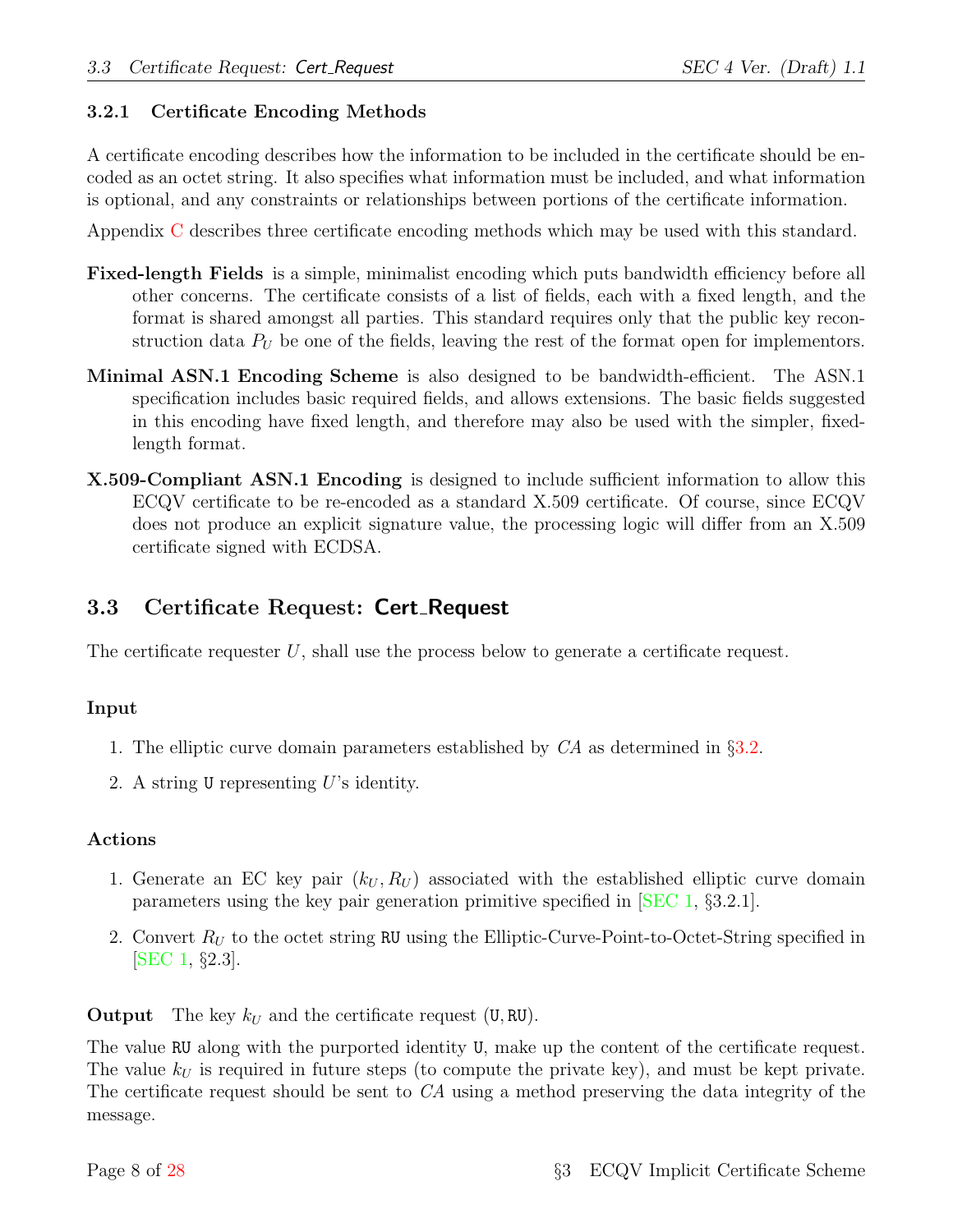### <span id="page-12-0"></span>3.4 Certificate Generation Process: Cert Generate

CA shall use the process below to generate a certificate and private key contribution data in response to a Cert Request from  $U$ . It is assumed that  $CA$  has received  $U$ , and RU in an authenticated manner and has decided to issue a certificate.

#### Input

- 1. The elliptic curve domain parameters established by CA in §[3.2.](#page-9-0)
- 2. The hash function H selected by CA in §[3.2.](#page-9-0)
- 3. CA's private key  $d_{CA}$ .
- 4. A certificate request (U, RU).
- 5. A certificate encoding method with rules for processing as indicated in §[3.2.1.](#page-11-0)
- 6. Additional input fields for the certificate, as described in §[3.2.1.](#page-11-0)

#### Actions

- 1. Convert the octet string RU to an elliptic curve point  $R_U$  using the Octet-String-to-Elliptic-Curve-Point conversion algorithm given in [\[SEC 1,](#page-31-2) §2.3.4].
- 2. Validate  $R_U$  using the public key validation technique specified in [\[SEC 1,](#page-31-2) §3.2.2]. If the validation primitive outputs 'invalid', output 'invalid' and stop.
- <span id="page-12-1"></span>3. Generate an EC key pair  $(k, k)$  associated with the established elliptic curve domain parameters using the key pair generation primitive specified in [\[SEC 1,](#page-31-2) §3.2.1].
- 4. Compute the elliptic curve point  $P_U = R_U + kG$ .
- 5. Convert  $P_U$  to the octet string PU using the Elliptic-Curve-Point-to-Octet-String conversion specified in [\[SEC 1\]](#page-31-2).
- 6. Call the certificate encoding method with the necessary input fields and the octet string PU as indicated in §[3.2.1.](#page-11-0) If the return value is 'invalid' output 'invalid' and stop, otherwise set the result as the certificate  $Cert_U$ .
- 7. Use the selected hash function to compute  $e = H_n(Cert_U)$ , an integer modulo n.  $H_n$  is defined in §[2.3.](#page-7-0)
- 8. If  $eP_U + Q_{CA} = \mathcal{O}$ , where  $\mathcal O$  is the identity element, return to Step [3.](#page-12-1)
- 9. Compute the integer  $r = ek + d_{CA} \pmod{n}$ .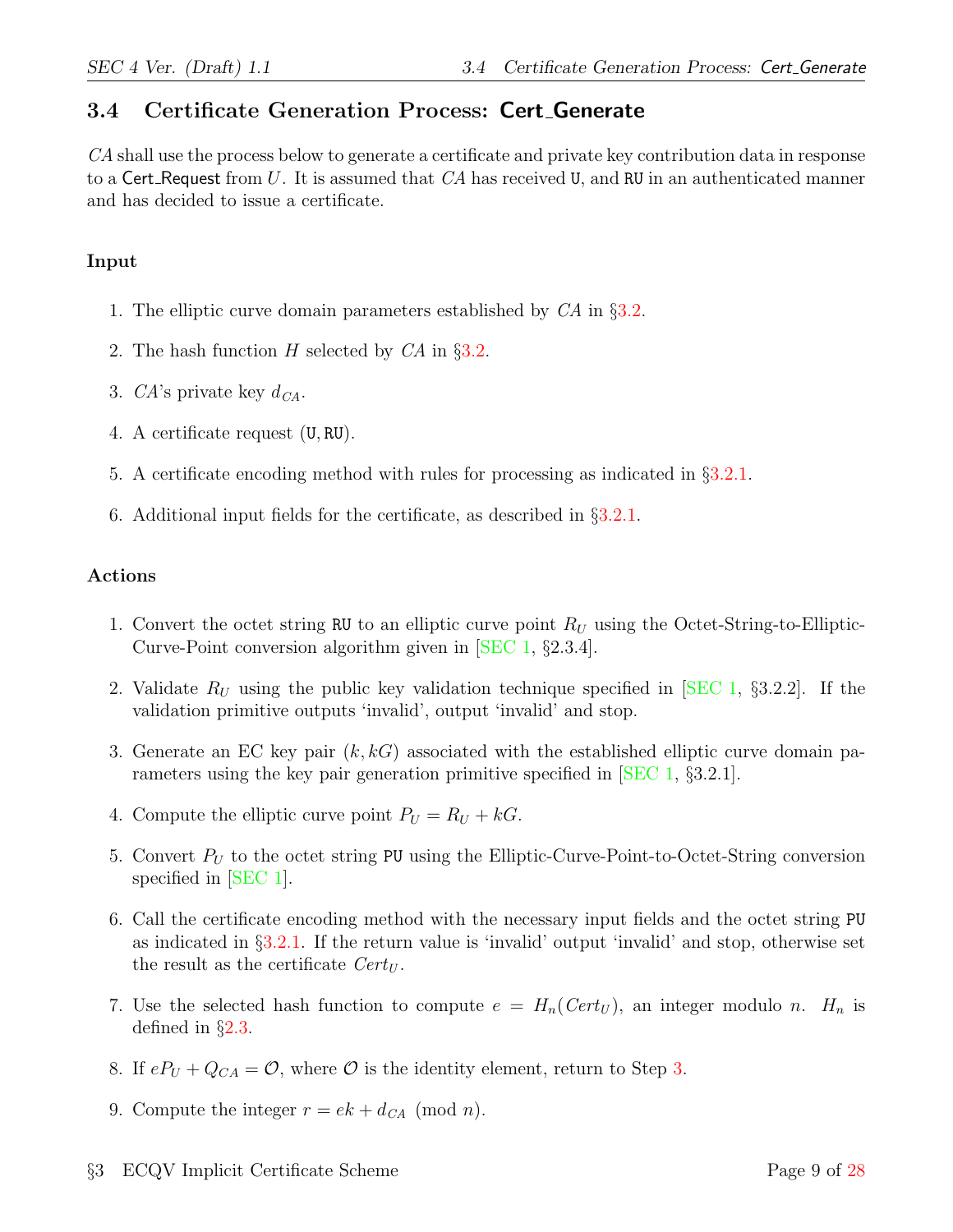**Output**  $(r, Cert_U)$ , where r is the private key contribution data, and  $Cert_U$  is the certificate.

The response from CA may be made public. Additionally, it may be communicated over an insecure channel, as  $U$  may verify that the received information is valid, using the Cert Reception procedure of Section [3.6.](#page-14-0) For security, the ephemeral value k must be kept private.

### <span id="page-13-0"></span>3.5 Certificate Public Key Extraction Process: Cert PK Extraction

The public key bound to the certificate is derived from the certificate using CA's public key, and is recovered using the following process. This step does not require any secret information, and may be performed by any user who knows  $Cert_U$ , and the public parameters output by  $\textsf{ECQV}\textsf{Setup}.$ 

#### Input

- 1. The elliptic curve domain parameters established by CA in §[3.2.](#page-9-0)
- 2. The hash function  $H$  selected by  $CA$  in §[3.2.](#page-9-0)
- 3. CA's public key  $Q_{CA}$  as determined in §[3.2.](#page-9-0)
- 4. The certificate  $Cert_U$ .

#### Actions

- 1. Decode the certificate  $Cert_U$  according to the certificate decoding methods and rules. If the return value is 'invalid' then output 'invalid' and stop, otherwise an octet string PU will be returned.
- 2. Convert PU to a point  $P_U$  using the Octet-String-to-Elliptic-Curve-Point conversion specified in [\[SEC 1,](#page-31-2) §2.3].
- 3. Validate  $P_U$  using the public key validation technique specified in SEC 1, §3.2.2. If the validation primitive outputs 'invalid', output 'invalid' and stop.
- 4. Use the selected hash function to compute  $e = H_n(Cert_U)$ , an integer modulo n.  $H_n$  is defined in §[2.3.](#page-7-0)
- 5. Compute the point  $Q_U = eP_U + Q_{CA}$ .

**Output** Either 'invalid' or a public key  $Q_U$ .

Note that if Cert PK Extraction outputs  $Q_U$ , then  $Q_U$  is valid in the sense of SEC 1; it is a point of order n on the input EC domain parameters.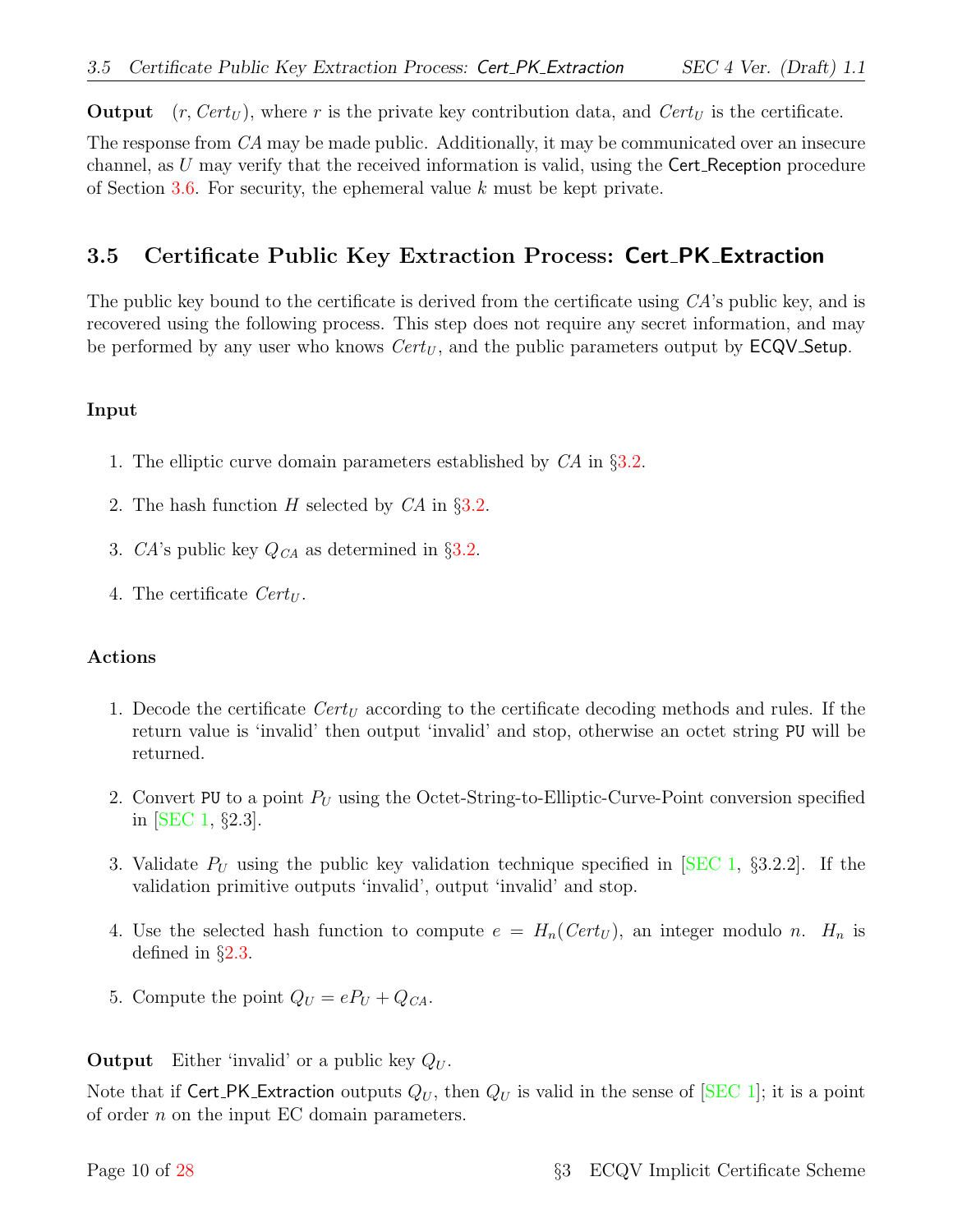### <span id="page-14-0"></span>3.6 Processing the Response to a Cert Request: Cert Reception

This routine validates the contents of an implicit certificate and the private key contribution data issued by CA. The output of Cert\_PK\_Extraction, and the private key computed here, form a key pair. Recall that Cert PK Extraction performs the public key validity check from [\[SEC 1\]](#page-31-2), so it is not repeated here. The certificate requester  $U$  shall use the process below, upon receipt of their certificate request response, to compute the private key for the public key output by Cert PK Extraction, and validate the key pair.

#### Input

- 1. The elliptic curve domain parameters established by CA in §[3.2.](#page-9-0)
- 2. The hash function  $H$  selected by  $CA$  in §[3.2.](#page-9-0)
- 3. The private value  $k_U$  generated by U in §[3.3.](#page-11-1)
- 4. The output of Cert Generate: the certificate  $Cert_U$  and the private key contribution data, an integer r.

#### Actions

- 1. Compute the public key  $Q_U$  using Cert\_PK\_Extraction (or equivalent computations).
- 2. Use the selected hash function to compute  $e = H_n(Cert_U)$ , an integer modulo n.
- 3. Compute the private key  $d_U = r + e k_U \pmod{n}$ .
- 4. Compute  $Q'_U = d_U G$ .

**Output** 'valid' and  $d_U$  if  $Q_U$  is equal to  $Q'_U$ , and 'invalid' otherwise.

### <span id="page-14-1"></span>3.7 ECQV Self-Signed Certificate Generation Scheme

This section specifies the scheme for generating self-signed implicit certificates. In the self-signed certificate generation scheme, the user  $U$  generates the certificate request and performs the actions of CA as well, but sets CA's key pair to  $(0, \mathcal{O})$  (the private key is zero and the public key is the identity element of the elliptic curve group). The certificate must indicate that it is a self-signed certificate to allow the public key to be extracted correctly.

U shall execute the following steps to create a self-signed implicit certificate.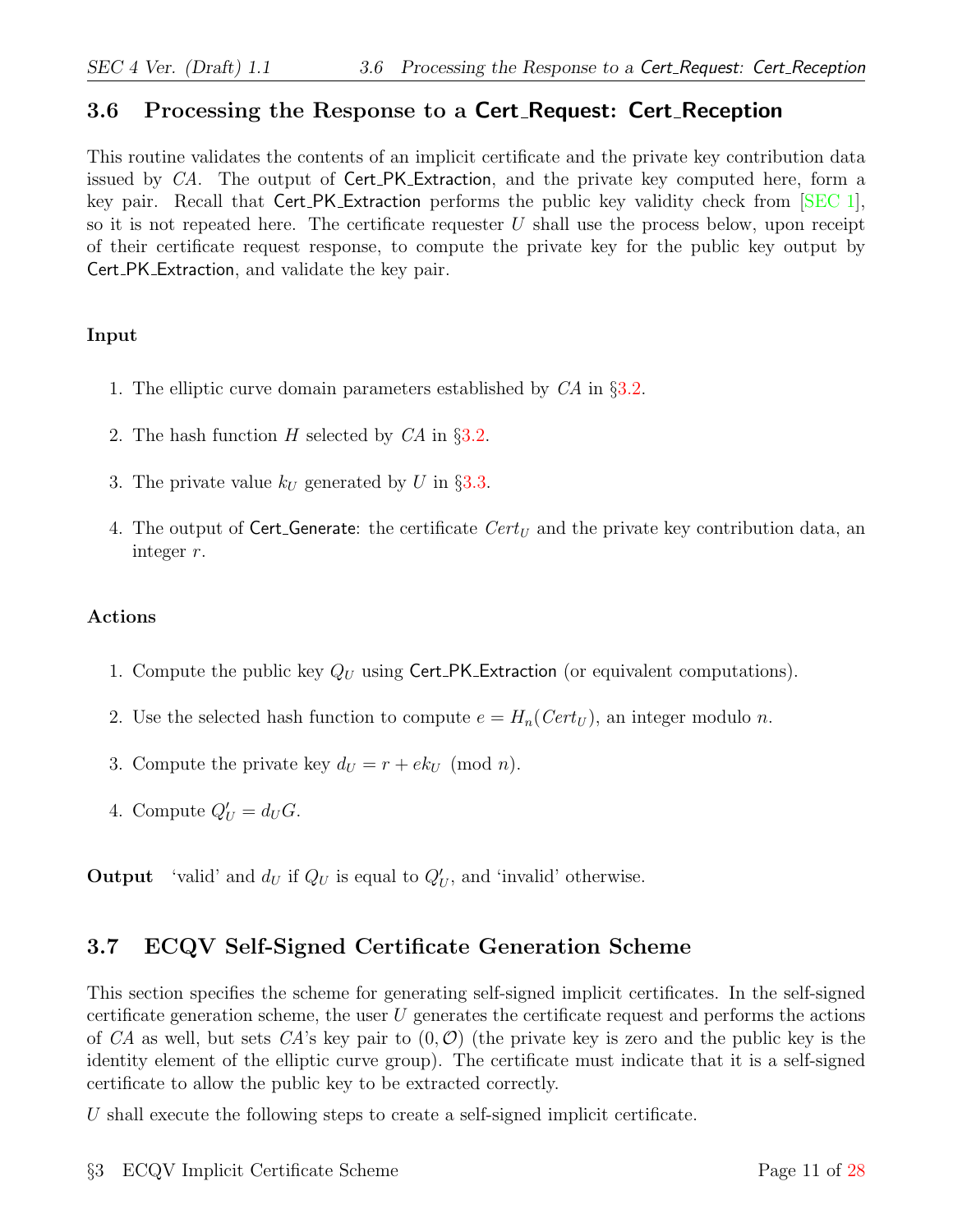#### Input

- 1. The elliptic curve domain parameters, as determined in §[3.2.](#page-9-0)
- 2. The hash function  $H$ , as determined in §[3.2.](#page-9-0)
- 3. A certificate encoding method with rules for processing as indicated in §[3.2.1.](#page-11-0)
- 4. Additional input fields for the certificate, as described in §[3.2.1.](#page-11-0)

#### Actions

- 1. Use the key pair generation primitive specified in [\[SEC 1,](#page-31-2) §3.2.1] to generate a key pair  $(k_U, P_U)$  associated with the established domain parameters.
- 2. Convert the elliptic curve point  $P_U$  to the octet string PU using the Elliptic-Curve-Point-to-Octet-String conversion algorithm given in [\[SEC 1,](#page-31-2) §2.3].
- 3. Call the certificate encoding method with the necessary input fields and the octet string PU as indicated in §[3.2.1.](#page-11-0) If the return value is 'invalid' output 'invalid' and stop, otherwise set the result as the certificate  $Cert_U$ .  $Cert_U$  must indicate that it is self-signed.
- 4. Use the selected hash function to compute  $e = H_n(Cert_U)$ , an integer modulo n.
- 5. Compute the private key  $d_U = e k_U \pmod{n}$ .

Output If any of the above verifications has failed, then output 'invalid' and stop; otherwise, output 'valid',  $Cert_U$  as U's self-signed implicit certificate, and  $d_U$  as the corresponding private key.

### <span id="page-15-0"></span>3.8 ECQV Self-Signed Implicit Certificate Public Key Extraction

This section specifies the scheme for extracting the public key from a self-signed implicit certificate. As with the process for generating a self-signed certificate, extracting the public key follows the extraction process but with the CA key pair set to  $(0, \mathcal{O})$ .

#### Input

- 1. The elliptic curve domain parameters, as determined in §[3.2.](#page-9-0)
- 2. The hash function  $H$ , as determined in  $\S 3.2$ .
- 3. A certificate encoding method with rules for processing as indicated in §[3.2.1.](#page-11-0)
- 4. The self-signed certificate  $Cert_U$  output by the process in §[3.7.](#page-14-1)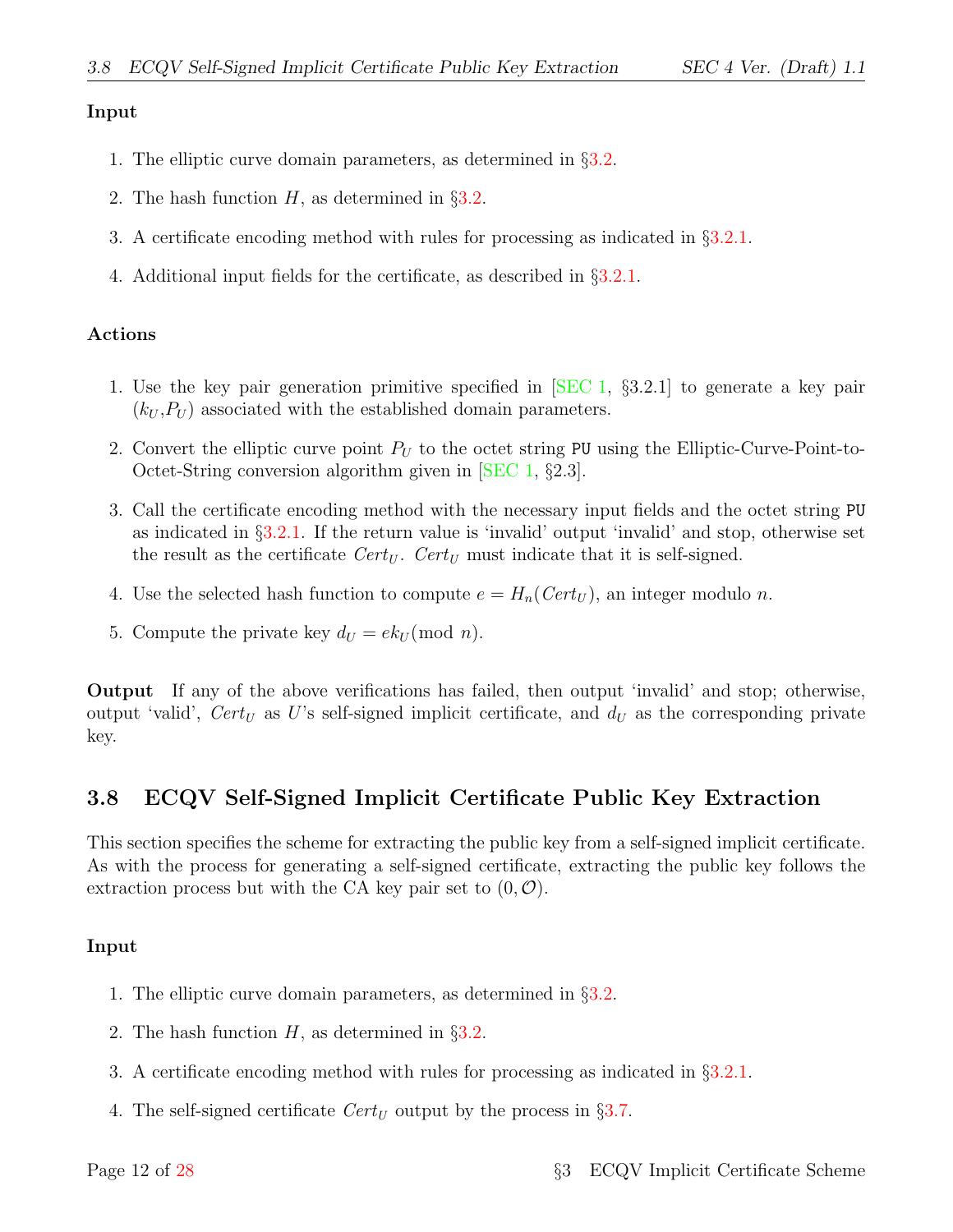#### Actions

- 1. Decode the certificate  $Cert_U$  according to the certificate decoding methods and rules. If the return value is 'invalid' then output 'invalid' and stop, otherwise an octet string PU will be returned. Ensure that  $Cert_U$  is self-signed, by checking the appropriate field. If  $Cert_U$  is not self-signed, output 'invalid' and stop.
- 2. Convert PU to a point  $P_U$  using the Octet-String-to-Elliptic-Curve-Point conversion specified in [\[SEC 1,](#page-31-2) §2.3].
- 3. Validate  $P_U$  using the public key validation technique specified in [\[SEC 1,](#page-31-2) §3.2.2]. If the validation primitive outputs 'invalid', output 'invalid' and stop.
- 4. Use the selected hash function to compute  $e = H_n(Cert_U)$ , an integer modulo n.
- 5. Compute the point  $Q_U = eP_U$ .

**Output:** If none of the above steps has output 'invalid' output the point  $Q_U$  as the public key corresponding to  $Cert_U$ . Otherwise output 'invalid'.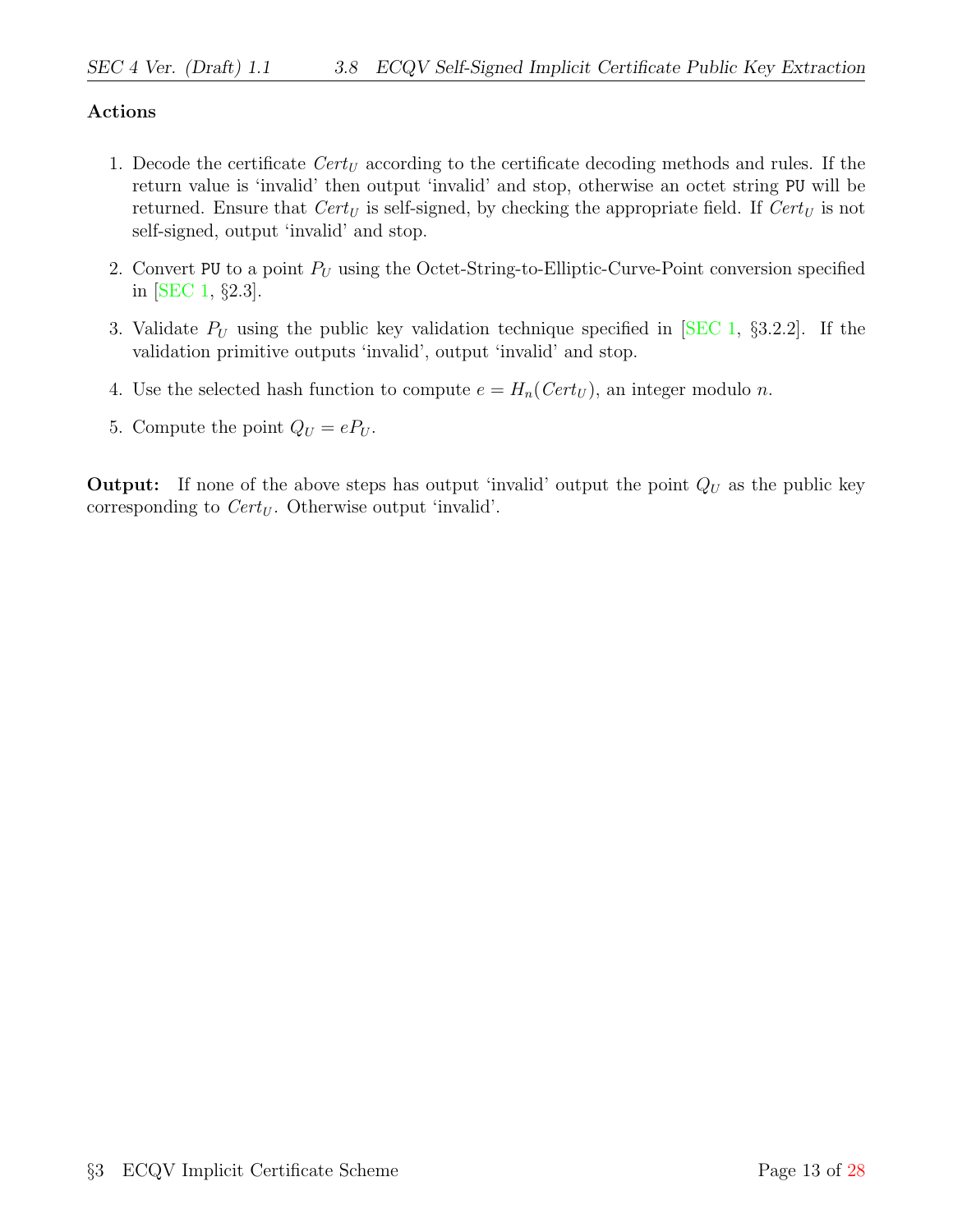# <span id="page-17-0"></span>A Glossary

This section provides a glossary of the terms, acronyms, and notation used in this document.

Please refer to the glossary of SEC1 [\[SEC 1\]](#page-31-2) for any term, acronym, or notation not specified in this section.

### <span id="page-17-1"></span>A.1 Terms

Terms used in this document include:

| (traditional) certificate               | Information including the public key and identity of an en-<br>tity, cryptographically signed by a Certificate Authority.<br>See "certificate" in Section A.1 of SEC1 [SEC 1].                                                                                                                                                                                                                                 |
|-----------------------------------------|----------------------------------------------------------------------------------------------------------------------------------------------------------------------------------------------------------------------------------------------------------------------------------------------------------------------------------------------------------------------------------------------------------------|
| implicit certificate                    | Information including public-key reconstruction data and<br>the identity of an entity that constitute the certificate of<br>that entity.                                                                                                                                                                                                                                                                       |
| public-key reconstruction<br>data       | An elliptic curve point contained in the implicit certificate,<br>from which any party with access to $CA$ 's public key can<br>reconstruct the public key associated with the certificate.                                                                                                                                                                                                                    |
| private-key<br>reconstruc-<br>tion data | Value computed by a $CA$ during the creation of an implicit<br>certificate. This may be a public value that allows the cer-<br>tificate requester to compute his private key. Also called the<br>CA contribution to the private key.                                                                                                                                                                           |
| to-be-signed-certificate<br>data        | Data to be included in a certificate or implicit certificate.<br>This data includes the identity of the certified entity, but<br>may also include other data, such as the intended use of<br>the public key, the serial number of the certificate, and the<br>validity period of the certificate. The exact form of this<br>data depends on the certificate encoding being used, and is<br>selected by the CA. |

### <span id="page-17-2"></span>A.2 Acronyms

The acronyms used in this document denote:

| <b>ECQV</b> | Short for the Elliptic Curve Qu-Vanstone implicit certificate |
|-------------|---------------------------------------------------------------|
|             | scheme described in Section 3.                                |
| CA          | The certificate authority.                                    |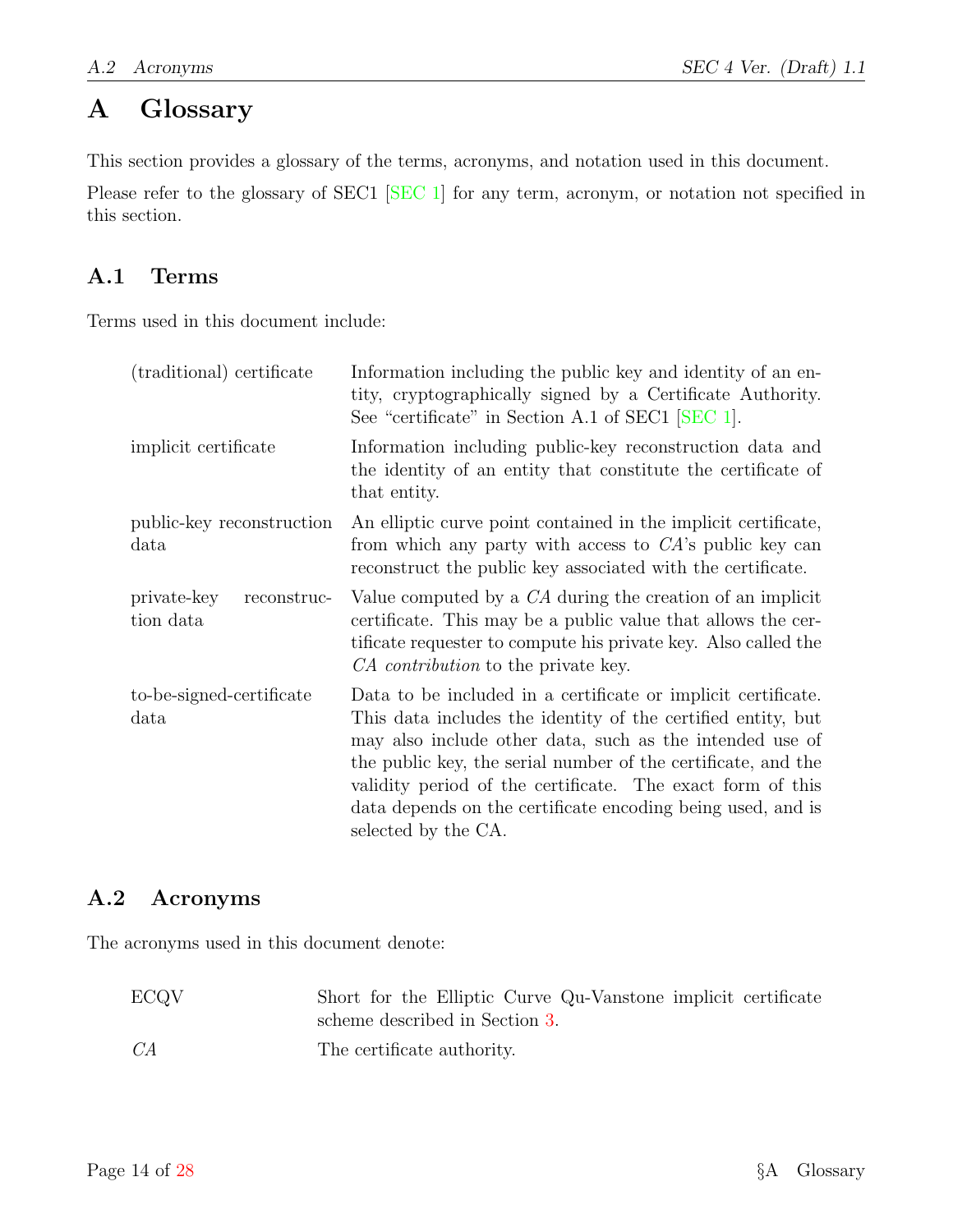### <span id="page-18-0"></span>A.3 Notation

The notation adopted in this document is:

| $Cert_U$                           | Implicit certificate for user $U$ .                                                                                                               |
|------------------------------------|---------------------------------------------------------------------------------------------------------------------------------------------------|
| $P_U$                              | Public reconstruction data for user $U$ , an elliptic curve point.                                                                                |
| PU                                 | Public reconstruction data for user $U$ , encoded as an octet<br>string.                                                                          |
| $I_U$                              | To-be-signed-certificate data, non-cryptographic information<br>about user $U$ , such as their identity and the validity of the cer-<br>tificate. |
| $R_U$                              | Certificate request value created by $U$ , an elliptic curve point.                                                                               |
| <b>RU</b>                          | Certificate request value created by $U$ , encoded as an octet<br>string.                                                                         |
|                                    | User $U$ 's public key.                                                                                                                           |
| $\displaystyle \frac{Q_U}{Q_{CA}}$ | $CA$ 's public key.                                                                                                                               |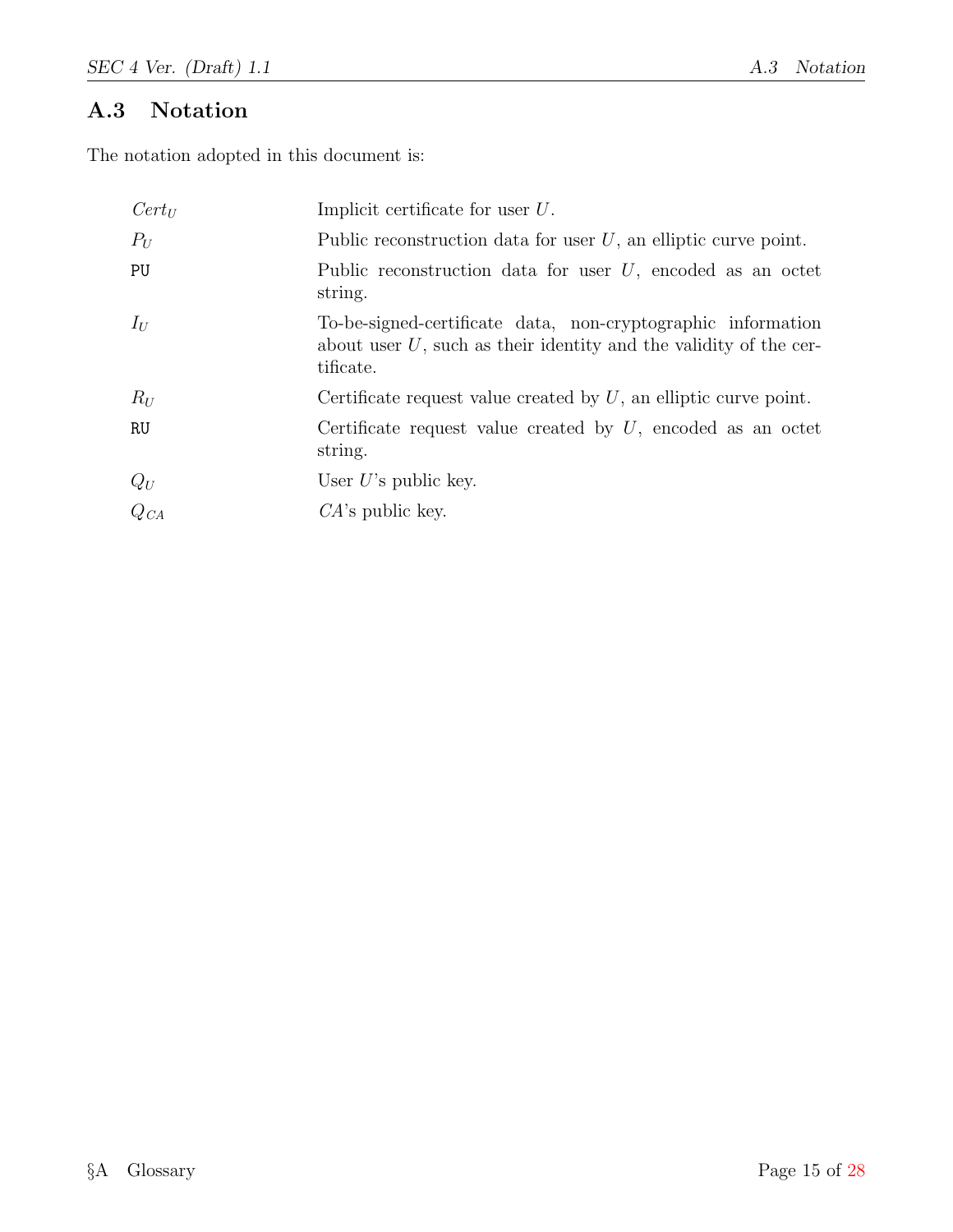# <span id="page-19-0"></span>B Commentary

The aim of this section is to supply implementers with relevant guidance. However, this section does not attempt to provide exhaustive information but rather focuses on giving basic information and including pointers to references which contain additional material. Furthermore, this section concentrates on supplying information specific to implicit certificates. Extended commentary on ECC in general – addressing issues like parameter selection and implementation of elliptic curve arithmetic – can be found in  $[SEC 1, Appendix B].$  $[SEC 1, Appendix B].$  This section provides a commentary on the ECQV implicit certificate scheme. It discusses properties specific to this scheme, and some security considerations specific to ECQV certificates.

Binding of Identity and Key Pair With all digital certificates that bind an identity to a public key, there are two aspects of certification to consider. The first is the binding between the user identity and his public key. The second is assurance that the user has knowledge of his private key.

The implicit certificate generation algorithm yields a static public key purportedly bound to U (i.e., purportedly issued by  $CA$ ). Confirmation that this public key is genuinely bound to U is only obtained after use of the corresponding key pair (e.g., via execution of an authenticated key agreement scheme involving this key pair). Thus, with implicit certificates, the binding of an entity and its public key and knowledge of the private key are verified in unison, during key usage.

This situation differs from ordinary certificates (e.g., X.509 certificates), where the binding between U and his public key is confirmed by verifying  $CA$ 's signature in the certificate. Proof that U knows the corresponding private key is only obtained during cryptographic usage of the key pair. Some certificate issuance protocols require U to prove knowledge of his private key to  $CA$ . In this case, another user  $V$  has indirect assurance that  $U$  knows his private key if the certificate is valid (since V trusts CA to perform this check when the certificate was issued).

Key Pair Generation With traditional certificates, key pair generation and certificate issuance are two independent processes. A user can present an arbitrary public key to a CA for certification. In ECQV the situation is somewhat different. When a user requests an implicit certificate for a public key from a CA, this public key (and the private key) is a randomized result of the joint computation by the user and the CA.

This has the direct consequence that once an ECQV implicit certificate is issued, one cannot get another ECQV implicit certificate for the same public key from a different CA. It is possible however, to obtain a traditional certificate on an ECQV public key.

Domain Parameters Associated with a Key Pair Recall that U's public key associated with an ECQV implicit certificate  $Cert_U$  is computed as  $Q_U = H_n(Cert_U) \cdot P_U + Q_{CA}$ . Since  $Q_{CA}$ is defined over a certain elliptic curve, this computation must be performed over the same curve. This means that the constructed user's public key is defined over the same elliptic curve as CA's public key. Hence, the key pair certified by an ECQV implicit certificate has to be defined over the same elliptic curve parameters as used by CA. In particular the security level of the certified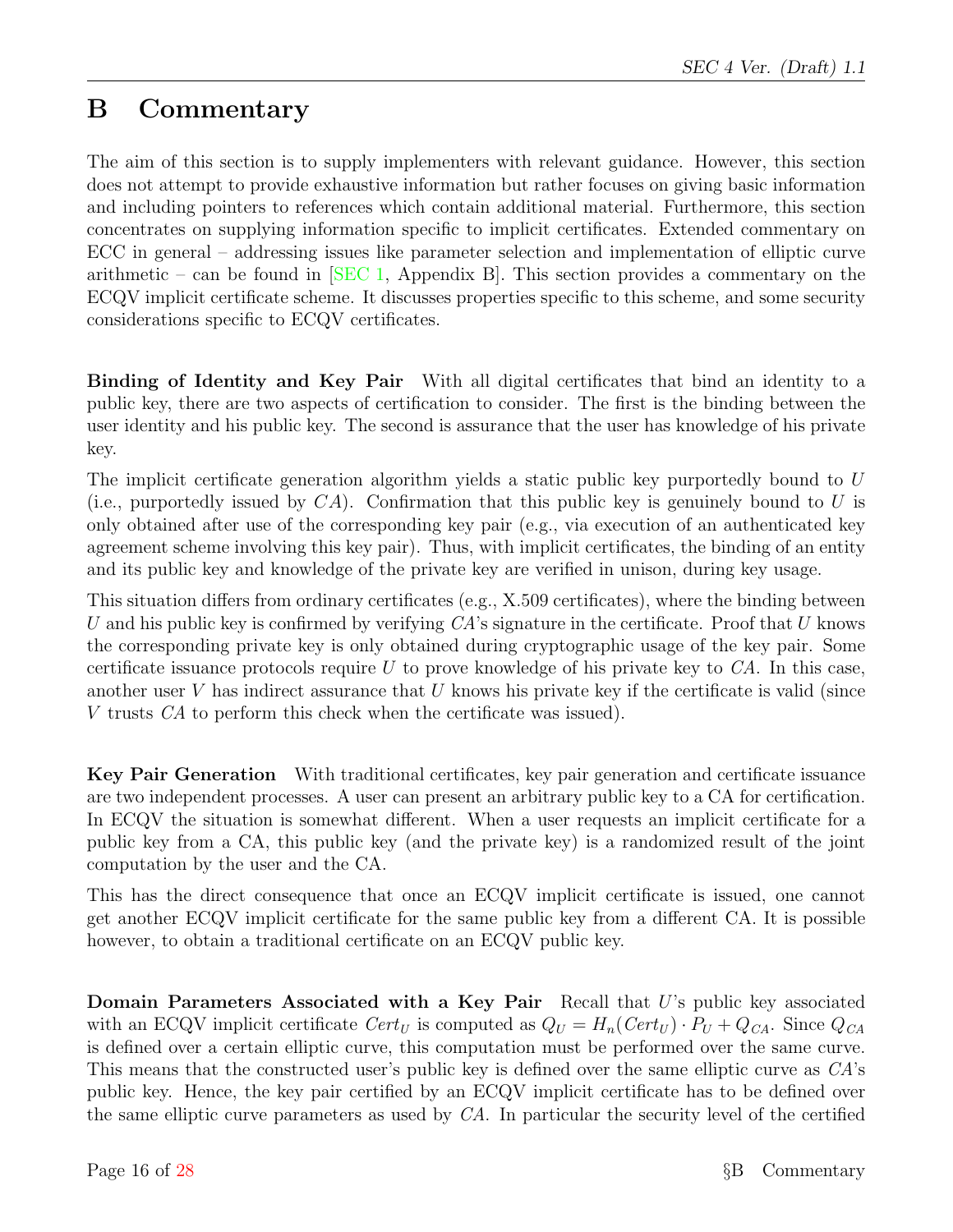key pair is the same as CA's key pair.

Key-Certificate Confirmation In some applications the subject may need to periodically confirm that the private key and the public key reconstructed from a certificate correspond. This check is done during certificate reception, but it may also be required later. For example, if certificates are requested in batches by a device manufacturer, and subsequently injected into devices (along with the private key), the device should check that the injected key and certificate are correct.

If such a confirmation functionality is desired, it is recommended that implementations provide a routine similar to the example below. Additional checks on the certificate data may also be performed at this time.

```
boolean KeyCertConfirmation(secret_key sk, implicit_cert CertU){
    public_key QU = cert_PK_Extraction(CertU);
    if( sk*G == QU)
        return true;
    else
        return false;
 }
```
Efficiency An advantage of implicit certificates is that, since they contain only the public reconstruction data instead of the subject's public key and the CA's signature, they may be smaller than traditional certificates. We specify three certificate formats in Appendix [C.](#page-23-0)

With respect to computational efficiency, we note that the public key extraction step may be combined with other operations. For instance, if a protocol requires computation of  $zQ_U$  where  $Q_U$  is a public key implicitly certified by  $Cert_U$  then instead of computing  $Q_U = H(Cert_U)P_U + Q_{CA}$ followed by  $zQ_U$  (two scalar multiplications) it may be faster to compute  $zH(Cer_{U})P_U + zQ_{CA}$ (using fast scalar multiplication/exponentiation techniques).

Demonstrating Knowledge of the Secret Key During Certificate Issuance When an entity U requests a traditional certificate for a public key, U should prove to the CA it knows the corresponding private key. This is to prevent  $U$  from choosing an arbitrary public key, that may already belong to another user, and have it certified. This situation is clearly undesirable (and may even lead to security problems).

With implicit certificates this proof is unnecessary, as there is no public key before the certificate is issued. Further, U has no control over the final value of his public key, due to the CA's contribution, making it impossible for U to cause the confusion described above.

Unforgeability Unlike traditional certificates, an implicit certificate does not contain a digital signature. In fact, one could simply choose an arbitrary identity  $I$  and a random value to form a certificate. Together with the public key of a CA, this generates a public key for the entity identified by I. However, if one constructs an implicit certificate in such a way, i.e., without interacting with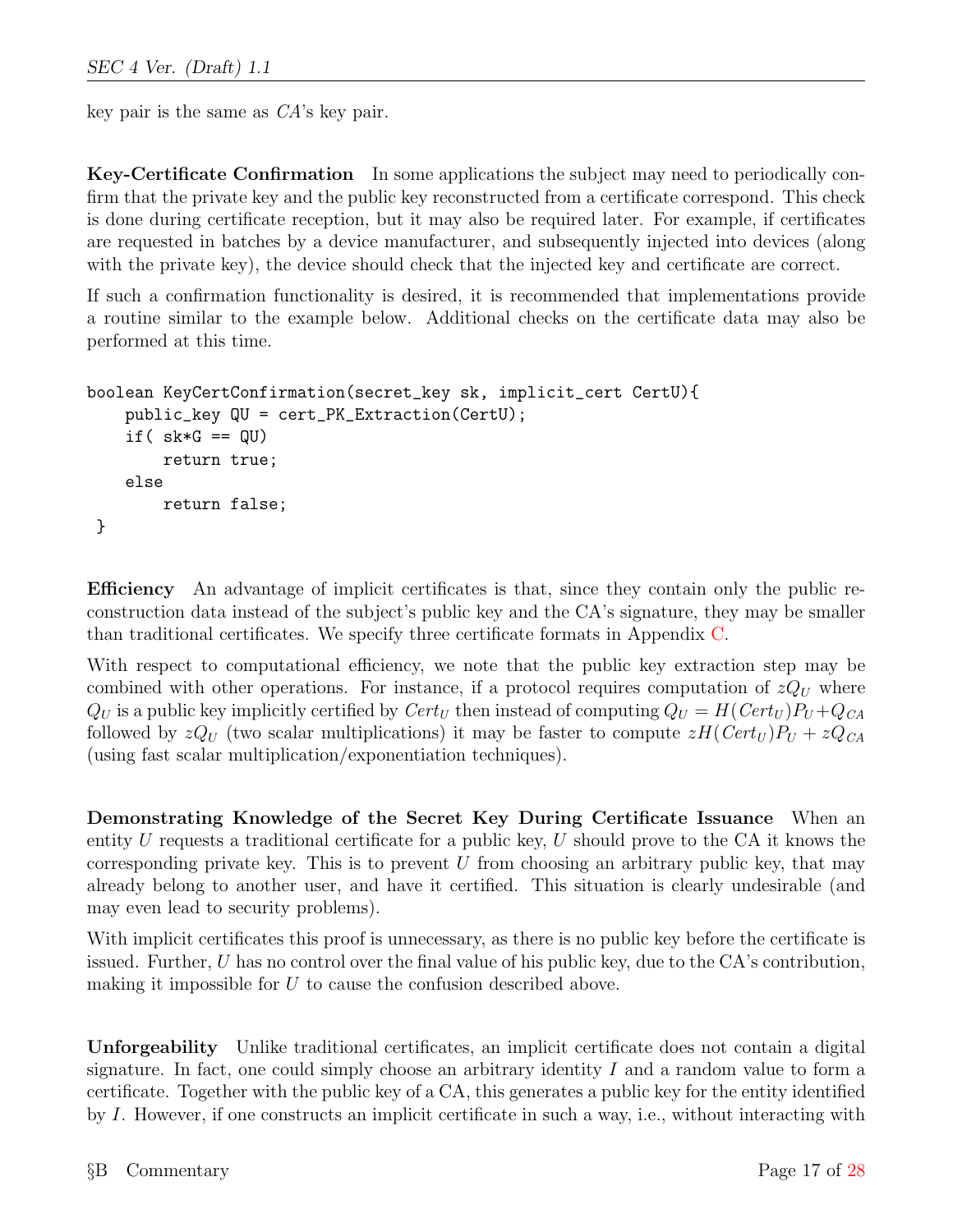the CA, it is infeasible to compute the private key that corresponds to the public key generated by the certificate. See [\[BGV01\]](#page-31-7) for a security analysis of ECQV.

Another difference between traditional certificates and implicit certificates is that when presented with a valid traditional certificate, one knows that the certificate belongs to *someone*. A valid certificate containing the certificate data string  $I_U$  is a proof that the CA signed this certificate for  $U$ , and also that  $U$  knows the private key corresponding to the public key included in the certificate. One does not have this guarantee with implicit certificates. It is trivially possible to construct an implicit certificate  $Cert_U$  such that the private key corresponding to the public key computed as  $Q_U = H_n(Cert_U) \cdot P_U + Q_{CA}$  is unknown.

This fact suggests a denial-of-service type attack, where a party  $V$  is flooded with protocol requests using "fake" implicit certificates. The fact that the private key of the fake certificate is unknown is only revealed after V has performed most of the protocol. Of course, a similar attack can be launched in a system using traditional certificates. In this case, the attacker would flood a party with various certificates belonging to other entities. The certificates are valid, but the attacker does not know the private key of the corresponding public key.

Composability Composition of ECQV with other primitives requires care. By composition, we mean using the implicit public key computed with Cert PK Extraction with another cryptographic primitive. For instance, using a validated ECQV public key as an ECDSA verification key is known to be secure, provided the signed message is not the same as the certificate, i.e., verifiers should not accept a signature from U on the message  $Cert_U$ . See the analysis of ECQV-certified ECDSA by Brown et al. [\[BCV09\]](#page-31-8). Composition of ECQV with other primitives from SEC1 such as keyagreement (ECMQV) and encryption (ECIES) have not been formally analyzed in the literature, however no attacks against these compositions are known either.

Certificate Chains Another type of composition of ECQV is with itself, in a certificate chain. Certificate chains are often used in public-key infrastructure to form hierarchical certification authorities. In a chain, an ECQV key pair (belonging to a CA or sub-CA) is used to issue ECQV certificates (to a sub-CA or end entity).

The following outlines an attack against ECQV chains of length four or more, or chains of length three composed with a digital signature, is possible. The formulae for reconstructing the public keys from each certificate can combined into a single formula for reconstructing the final public key in the chain. An equation can then be formed by equating this combined formula to the formula for the public in terms of the private key. Or, when one wishes to verify a signature, the signature verification equation can be included in the combined equation instead. The problem of finding a solution to the combined equation can be interpreted as instance of Wagner's generalized birthday problem.

Recall that the generalized birthday problem is to find a sequence of independent pseudorandom group elements summing to zero. The case of a sum of two values can interpreted as finding a collision in a pseudorandom function. One might expect the fastest algorithm to be exhaustive search. The collision problem can be solved faster than one might expect because of the birthday surprise paradox.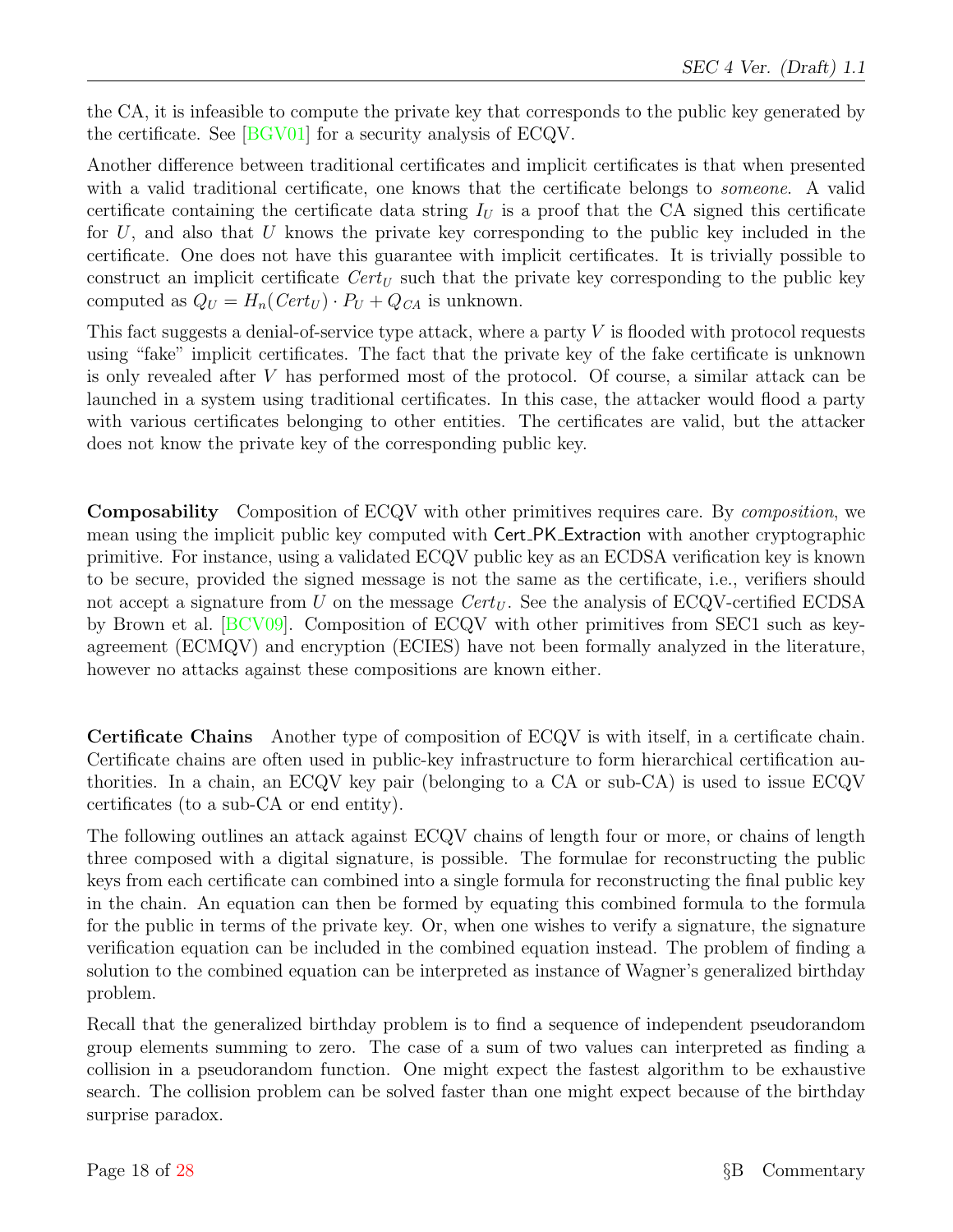Wagner's tree algorithm solves the generalized birthday problem when the group has certain additional structure, such as ability to compare elements that are preserved under the group operation. As with collision search algorithm, Wagner's tree algorithm is faster than exhaustive search. In fact, as the number of terms in the sum increase, Wagner's algorithm becomes even faster.

Wagner's tree algorithm can be applied to forge certificate chains where the private key of the last certificate is known by the attacker, or to forge a signature signed by the end entity of a certificate chain. In this latter case the private key need not be known. In both these cases the verifying equation can be viewed as equations in the private key space, which is an ordinary modular group with ordering preserved under the group operation.

When either the length of the certificate chain is four, or when the certificate chain is three and a signature by the last entity named in the chain is to be forged, Wagner's algorithm is faster than solving the discrete logarithm problem directly. Specifically, in this case Wagner's algorithm takes about  $\sqrt[3]{n}$  group operations where n is the order of the group, whereas the best known algorithms about  $\sqrt{n}$  group operations where *n* is the order of the group, when<br>for solving the discrete logarithm take about  $\sqrt{n}$  group operations.

A more detailed description of this attack will be published and made available on the SECG website.

Wagner's tree algorithm is rather sensitive to the conditions of the underlying problem, such as the independence of the terms in the sum. This leads to several choices of additional actions likely to prevent this certificate chain forgery attack. Further research is needed to assess the security of a preferred mitigation suitable for standardization. Ideally, this research will lead to security proofs of chaining modes for ECQV.

If implementers utilize certificate chains of length three or more it is recommended that they provide counter measures that thwart these generalized birthday attacks.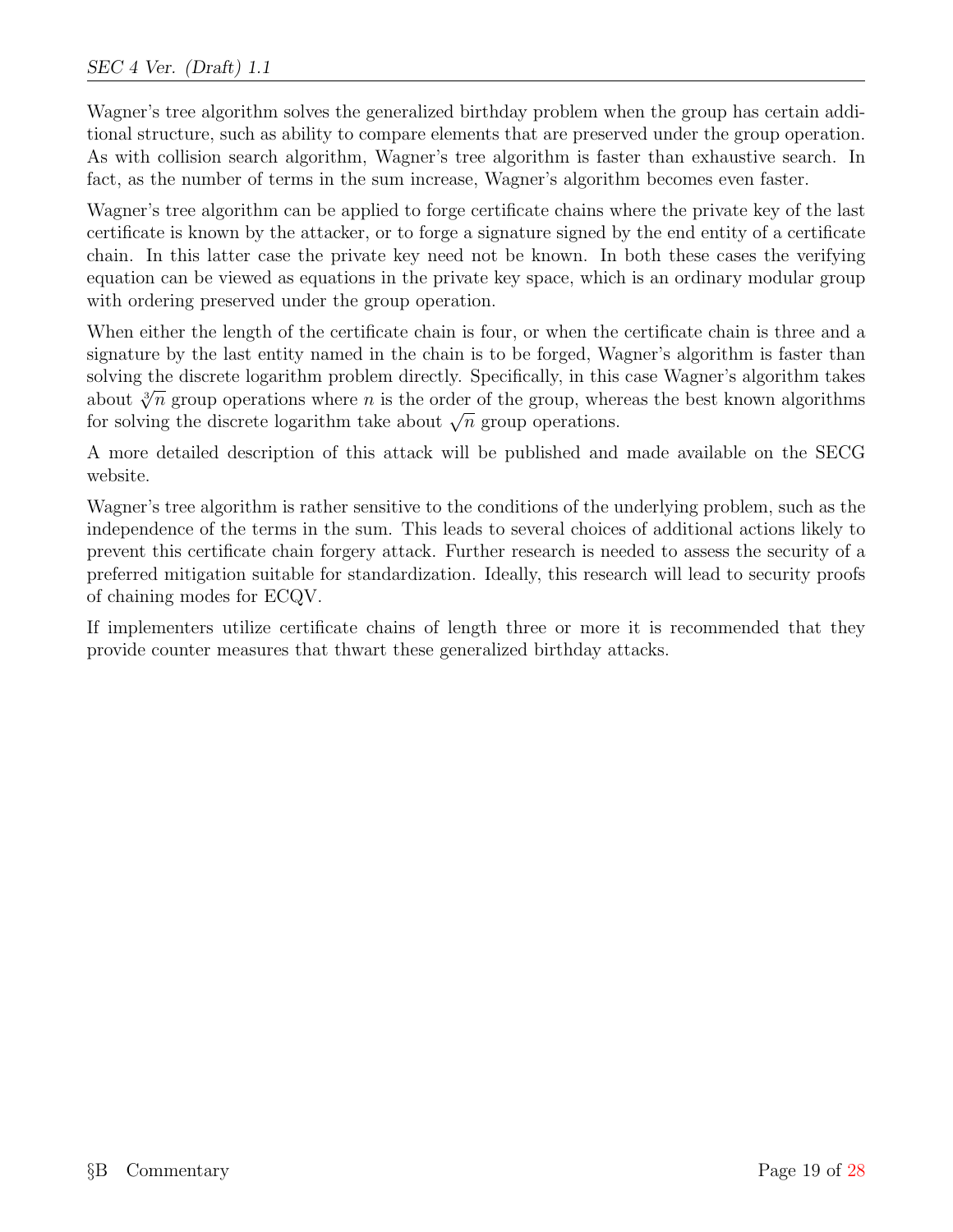# <span id="page-23-0"></span>C Representation of ECQV Certificate Structures

Here we specify the encoding and decoding operation primitives that may be used to generate ECQV certificates and process ECQV certificates. We provide three options, a simple fixed-length encoding, a minimal ASN.1 encoding, and an X.509-like ASN.1 encoding. Implicit certificates are specifically defined to reduce bandwidth requirements, therefore creating highly extensible and verbose encoding methods are counterproductive to the goals of the scheme. The schemes defined indicate rules associated with elements of the certificate. These rules typically enforce public key infrastructure policies, such as key-usage, validity periods, issuer identifier, subject identifier, etc.

### <span id="page-23-1"></span>C.1 Fixed-Length Fields

The fixed-length fixed-fields encoding and decoding methods uses concatenation of a fixed and agreed number of octet string fields of fixed length. We do not specify fields to be included. This is left to individual implementations. The fixed-length fixed-fields encoding may easily be customized to a particular application to include only those fields which are necessary for the application, leading to a compact certificate. The fields given in the minimal encoding scheme of §[C.2](#page-24-0) may also be used with this encoding, as they have fixed length.

### Prerequisites

The entities using this method shall agree on the following choices for the method:

- A number of fields  $f$ .
- The octet length of each field, denoted  $len_i$  for  $i = 1$  to f.
- The index i, of the field that will contain the encoded public key reconstruction data (an octet encoded elliptic curve point).
- Validity rules for each of the field elements.

### Fixed-Length Fixed-Fields Encoding Operation

Input The input to the encoding operation is:

- Octet strings  $F_1, F_2, \ldots, F_f$ ,
- $F_i = \text{PU}$  an octet encoded elliptic curve point for some i in  $[1, \ldots, f]$ .

Actions Compute the ECQV certificate as follows:

• Verify each field  $F_i$  is of length  $len_i$  and if not return 'invalid' and stop.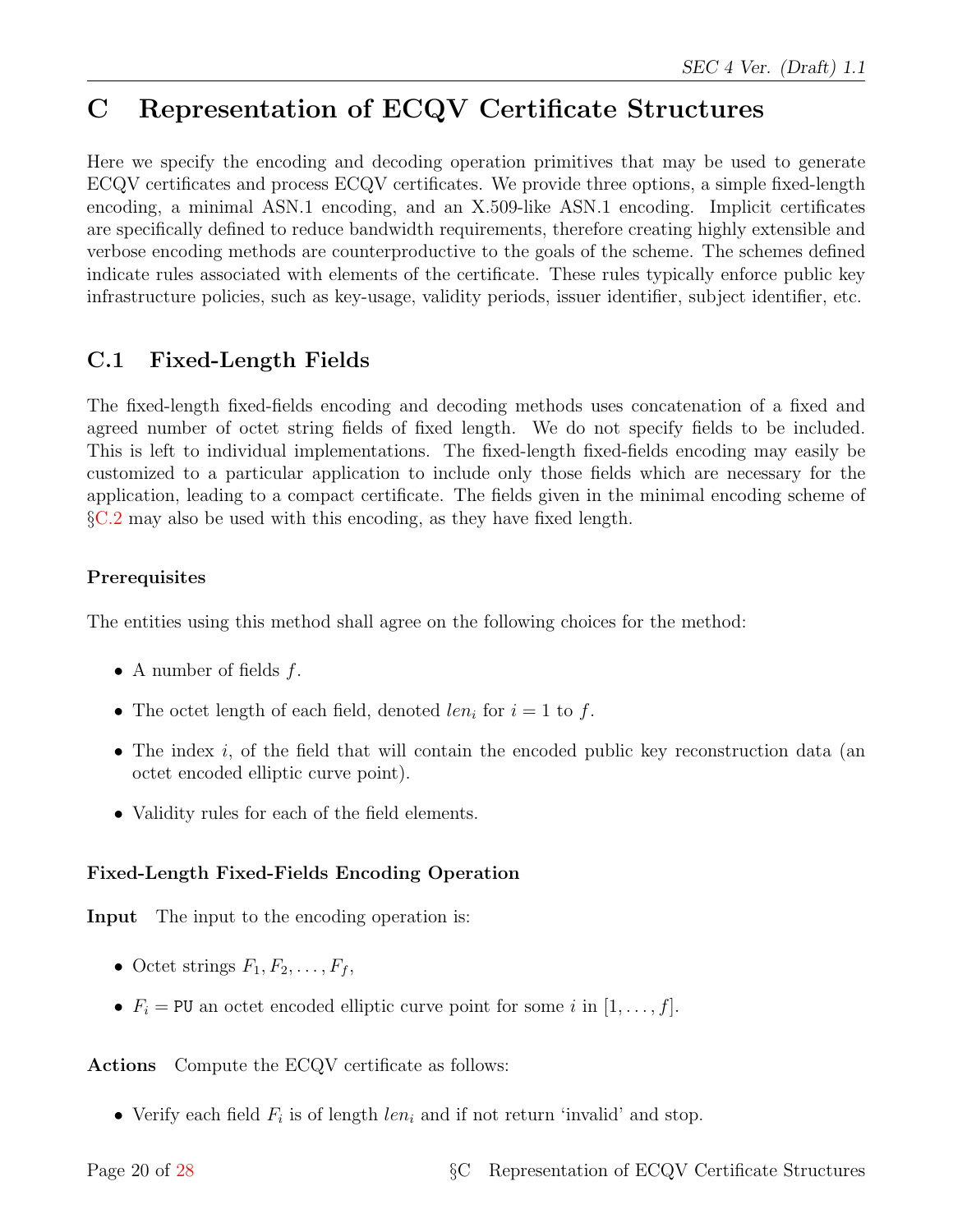- Validate that each field satisfies the rules specified in the prerequisites, and if any fail return 'invalid' and stop.
- Create the certificate  $Cert = F_1||F_2|| \dots ||F_f$ .

**Output** The octet string *Cert* or 'invalid.'

#### Fixed-Length Fixed-Fields Decoding Operation

Input The input to the decoding operation is:

• The certificate Cert.

Actions Decode the certificate as follows:

- Verify that the length of *Cert* is equal to  $len_1 + len_2 + \ldots + len_f$ , if not return 'invalid' and stop.
- Parse the certificate into pre-defined length segments  $Cert = F_1||F_2|| \dots ||F_f$ .
- Validate that each field satisfies the rules specified in the prerequisites, and if any fail return 'invalid' and stop.

**Output** The field values  $F_1, \ldots, F_f$ , where one of  $F_i = \text{PU}$ , an octet-encoded public key reconstruction value.

### <span id="page-24-0"></span>C.2 ASN.1 Encodings: Minimal and X.509-Compliant

We provide two ASN.1 encodings. The first is called the minimal encoding scheme (MES). The MES is designed to be as compact as possible, and is a list of basic certificate fields which are common to many applications. The fields in the MES are fixed length, which means the fields in this format may be encoded using the simple encoding of §[C.1,](#page-23-1) however, for greater portability it may also be encoded with the ASN.1 syntax provided in this section.

The second format we describe is an X.509 compliant format. The X.509 certificate format is given in [\[RFC 2459\]](#page-31-6). This format is larger, but allows ECQV certificates to be parsed as X.509 certificates. We also give a mapping between the two formats which allows a MES encoded ECQV certificate to be re-encoded as an X.509 encoded ECQV certificate. Re-encoding in the other direction is possible, however, since the X.509 format allows more information to be stored in the certificate, some information may be lost when re-encoding. Put another way, the mapping of ECQV certificates from MES to X.509 encodings is one to many, because of the additional fields in the X.509 encoding. The ASN.1 module specifying the encodings of ECQV certificates is given below.

In both ASN.1 encoded formats, to indicate that a certificate is self-signed, the issuerID (or issuer) field should be set to zero.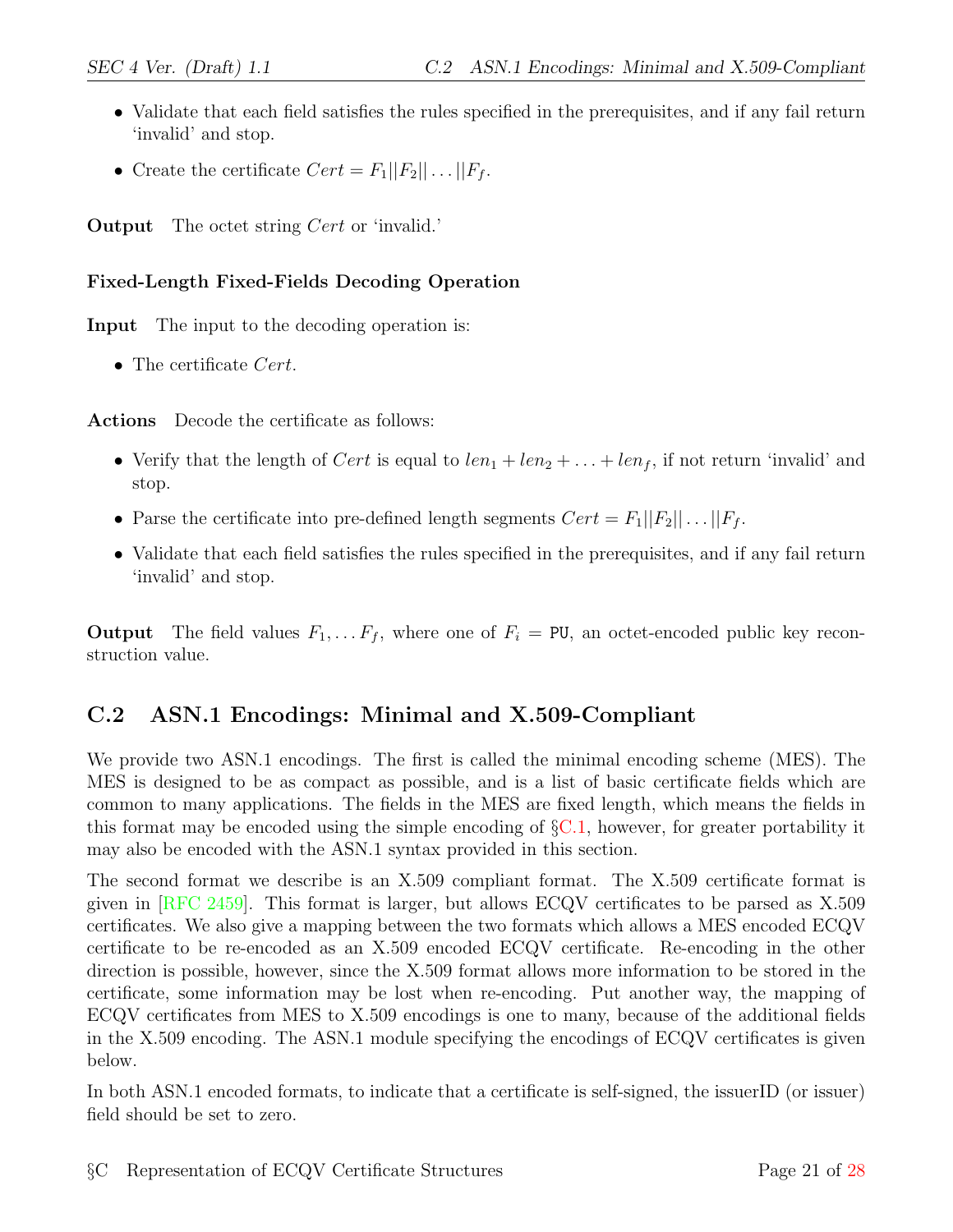-- ---------------

-- ECQV certificate format: minimal encoding scheme (MES) -- ASN.1 is used to describe the format, but these fields -- could also be used with the fixed-length field encoding. -- The times are represented using UNIX time, i.e., # of seconds -- since the unix epoch: http://en.wikipedia.org/wiki/Unix\_time -- The validFrom field uses 40-bit values to avoid problems in -- 2038 (when 32-bit values won't be enough). -- --------------- ANSI-X9-YY{iso(1) member-body(2) us(840) 10045 module(0) 2} DEFINITIONS EXPLICIT TAGS ::= BEGIN ansi-X9-YY OBJECT-IDENTIFIER ::= {iso(1) member-body(2) us(840) 10045} ECQVCertificate ::= SEQUENCE { type MESType DEFAULT t1,-- one byte, see below serialNumber OCTET STRING (SIZE (8)), curve Curve,-- named curve, see below hash Hash, issuerID OCTET STRING (SIZE (8)), validFrom OCTET STRING (SIZE (5)),-- 40-bit Unix time validDuration OCTET STRING (SIZE (4)),-- 32-bit # of seconds subjectID OCTET STRING (SIZE (8)), usage KeyUsage, -- one byte, described below pubKey OCTET STRING, pathLenConstraint INTEGER (0..255) OPTIONAL, ..., -- Extensions: algorithm[1] AlgorithmIdentifier OPTIONAL, email[2] IA5String (SIZE (0..128)) OPTIONAL } -- Notes: -- \* The 32-bit # of seconds allows certs to be valid for up to 136 years. If  $--$  validDuration =  $2^{\degree}32 -1$  (the maximal unsigned 32-bit integer) then the -- certificate is valid forever, i.e., it has no expiry -- \* The subjectID could be a MAC address (they are 48-bit values, and the -- OUI is the least significant three octets) -- \* The issuerID is an 8 byte identifier for a CA, assumed to be associated with the CA's public key by subjects and relying parties out of band. -- \* If extensions are used, type MUST be t2 and the extensions algorithm and -- email MUST be present. -- \* The size of pubKey varies depending on the curve chosen. Note this is only -- the public key reconstruction data. -- \* The algorithm extension is used to specify what the user's public key will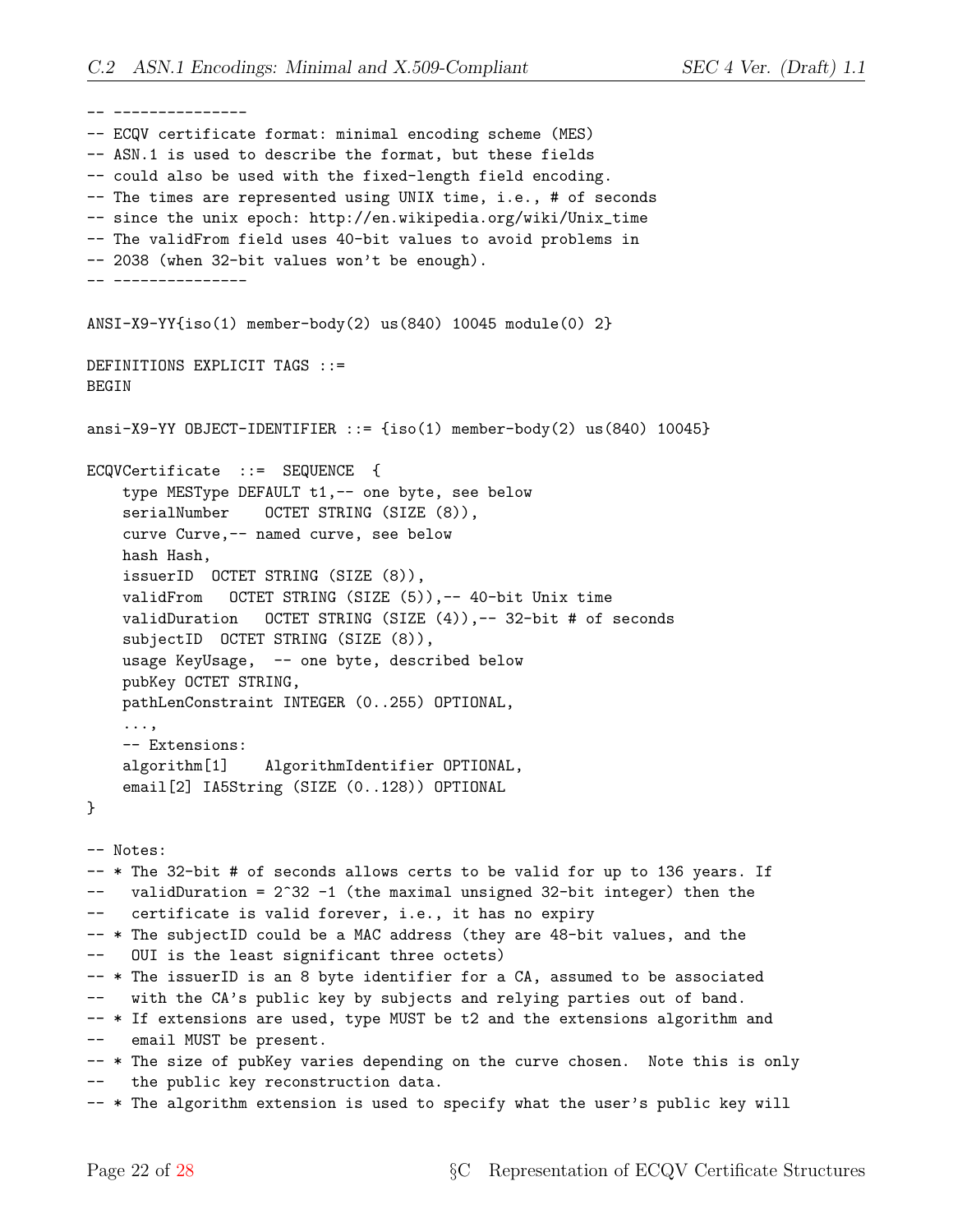```
-- be used for (e.g., ecdsa-with-sha256)
-- * The email extension can be null terminated instead of fixed length, and be
-- a maximum of 128 bytes.
-- * The total size of a type 1 certificate is: 37 bytes + size of the public key
-- reconstruction value
-- The type of the certificate indicates whether the certificate contains
-- extensions. There are two possibilities:
-- Type 2: |required fields|extensions|
-- Type 1: |required fields|
MESType ::= INTEGER {
   t1(0), - type 1: no extension(s),
   t2(1), -- type 2: with extension(s)
}
-- Curves for use with ECQV. Includes all curves listed in SEC2. See Section 2.5.
Curve ::= INTEGER { seq192k1(0), seq192r1(1), seq224k1(2),
secp224r1(3), secp256k1(4), secp256r1(5), secp384r1(6), secp512r1(7),
sect163k1(8), sect163r1(9), sect233k1(10), sect233r1(11), sect239k1(12),
sect283k1(13), sect283r1(14), sect409k1(15), sect409r1(16), sect571k1(17),
sect571r1(18) }
-- Hash identifiers.
-- Note id-aesmmo256 added SEC4 version 1.1.
Hash ::= INTEGER { id-sha224(0), id-sha256(1), id-sha384(2),
id-sha512(3), id-aesmmo128(8)}
-- The KeyUsage bit string is a bit field, where bits are asserted
-- in indicate valid uses of the key, as in RFC 5280.
-- See RFC 5280, Section 4.2.1.3 for more details.
KeyUsage ::= BIT STRING {
digitalSignature (0),
       nonRepudiation (1),
       keyEncipherment (2),
       dataEncipherment (3),
       keyAgreement (4),
       keyCertSign (5),
       cRLSign (6),
-- the last bit in the byte is always zero (7)
}
 -- ---------------
-- X.509 ECQV certificate structures
-- ---------------
-- This certificate format is compliant with x.509, and corresponds to a MES
-- encoded ECQV certificate The descripition of X.509 is here:
-- http://www.ietf.org/rfc/rfc5280.txt
-- ---------------
```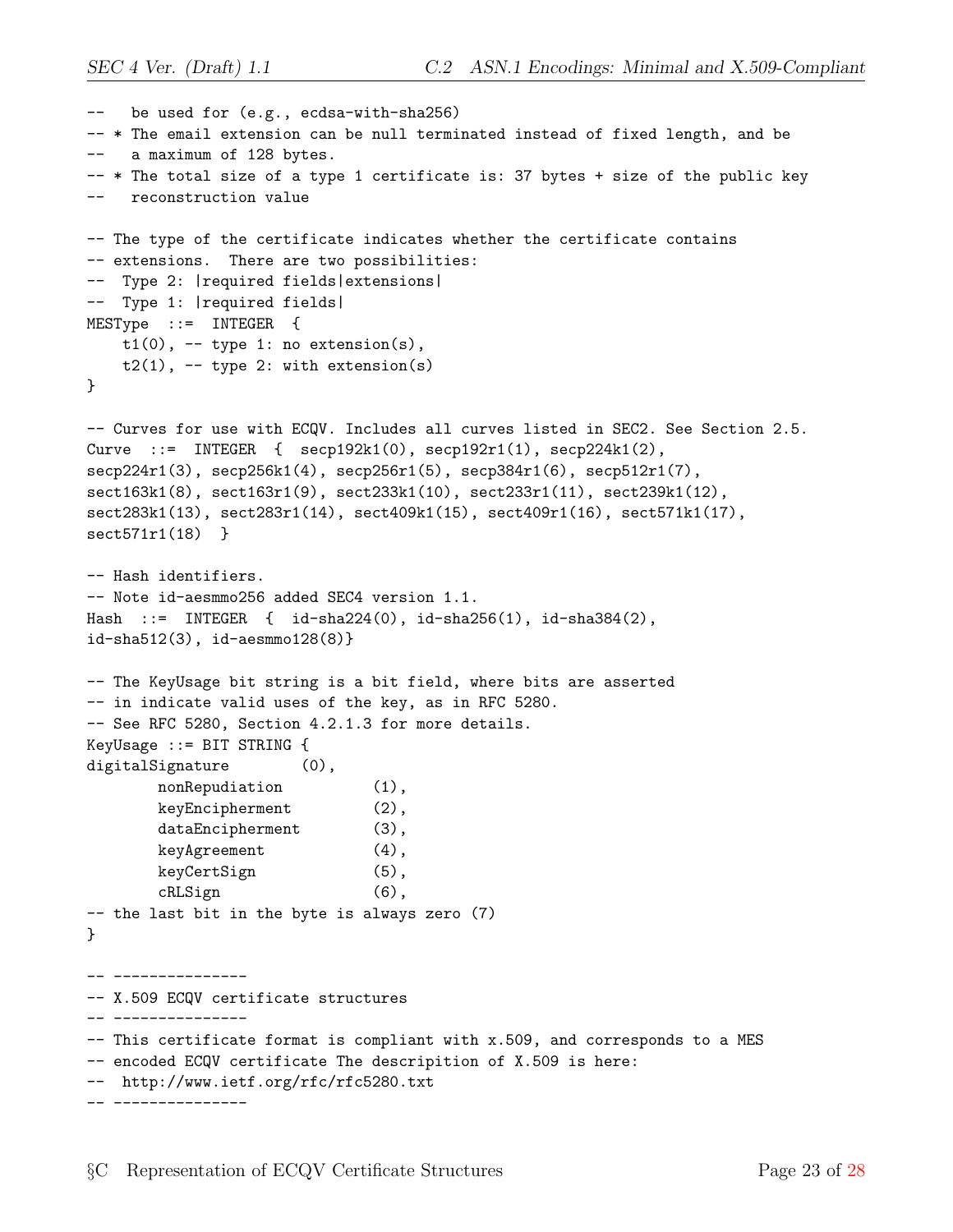```
-- OIDs required: ecqv-with-sha224, ecqv-with-sha256, ecqv-with-sha384,
-- ecqv-with-sha512, ecqv-with-aes-mmo
-- signatureAlgorithm is the CA's signing algorithm (always ECQV-something).
ECQV-X509-Certificate ::= SEQUENCE {
   tbsCertificate TBSCertificate,
   signatureAlgorithm AlgorithmIdentifier,
}
-- This is the certificate data to be signed. Notes:
-- * versions have the same interpretation as in rfc5280
-- * signature denotes the CA's signing algorithm. MUST be the same as
-- signatureAlgorithm above. The valid algorithm identifiers are the
-- OIDs listed above.
-- * subjectPublicKeyInfo contains the public key reconstruction data
-- * extensions can be any valid X.509 extension. If present, version
-- MUST be v3
TBSCertificate ::= SEQUENCE {
   version Version DEFAULT v1,
   serialNumber  OCTET STRING,
   signature AlgorithmIdentifier,
   issuer Name,-- corresponds to issuerID in minimal encoding
   validity Validity,-- as in rfc5280 (X.509)
   subject Name,-- corresponds to subjectID in minimal encoding
   subjectPublicKeyInfo SubjectPublicKeyInfo,
   extensions[3] Extensions OPTIONAL
}
Version ::= INTEGER { v1(0), v2(1), v3(2) }
CertificateSerialNumber ::= INTEGER
Validity ::= SEQUENCE {
    notBefore Time,
    notAfter Time
}
-- This is the way time is done in PKIX (from rfc 5280). Some details of the
-- time conversion are given in the MES->X.509 mapping below.
Time ::= CHOICE {
    utcTime UTCTime,
    generalTime GeneralizedTime
}
```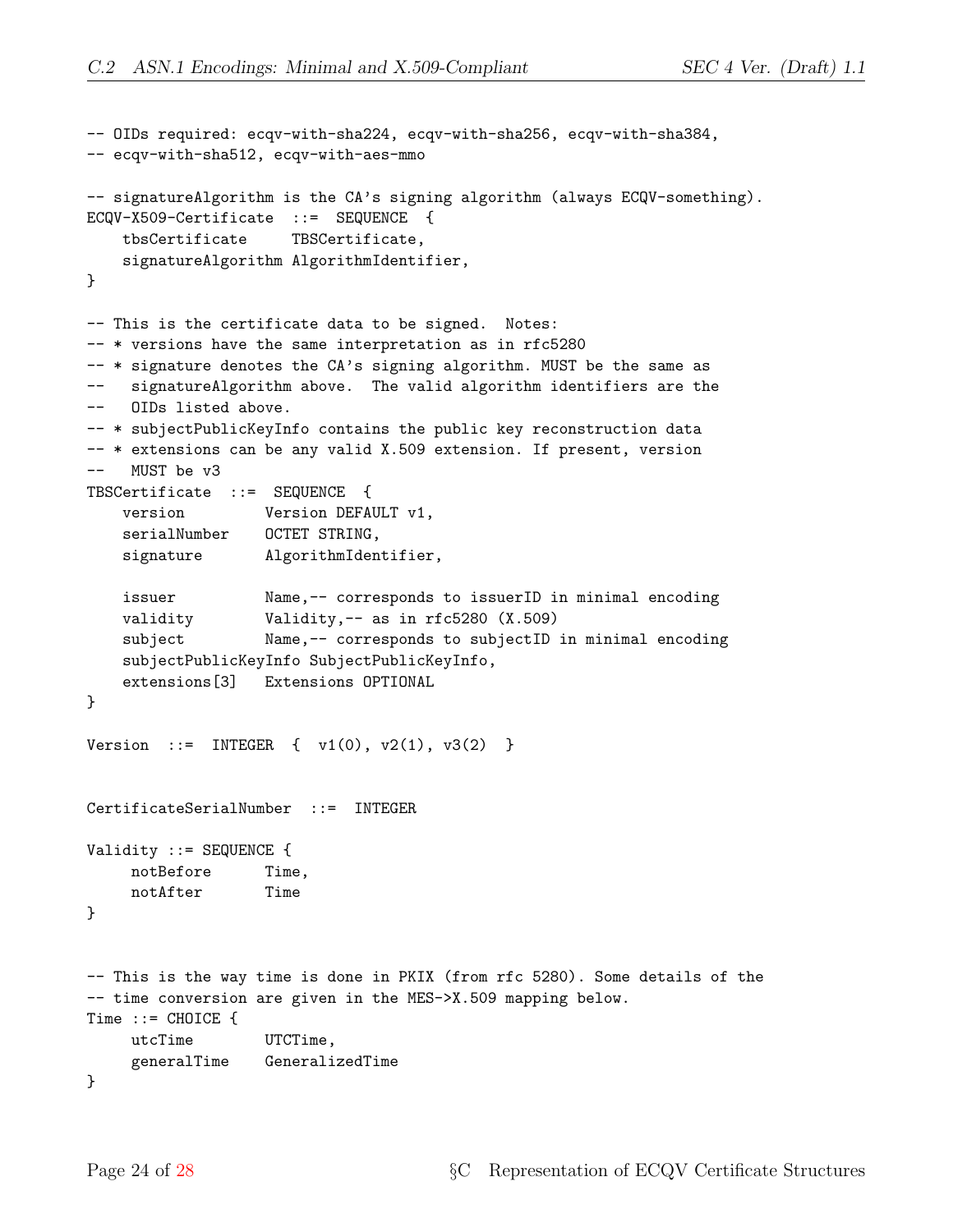```
UniqueIdentifier ::= BIT STRING
-- The AlgorithmIdentifier specifies the algorithm the user will use their
-- keypair for. Note the parameters MUST be empty, since the user's key
-- inherits the paramters from the CA (No equivalent in minimal encoding.)
-- Note that subjectPublicKey is the public key reconstruction data P_U,
-- NOT the public key.
SubjectPublicKeyInfo ::= SEQUENCE {
    algorithm \qquad AlgorithmIdentifier,
    subjectPublicKey ECPoint
}
Extensions ::= SEQUENCE SIZE (1..MAX) OF Extension
Extension ::= SEQUENCE {
    extnID OBJECT IDENTIFIER,
    critical BOOLEAN DEFAULT FALSE,
    extnValue OCTET STRING
}
-- This is similar to the x.509 ASN.1 encoding of the algorithm field,
-- but drops the parameters field, since the subjects' public key
-- can only be used with the same parameters as the CA.
AlgorithmIdentifier ::= SEQUENCE {
    algorithm OBJECT IDENTIFIER,
}
-- The following elliptic curve structures are included for completeness.
-- Named Elliptic Curves in ANSI X9.62.
ansi-X9-62 OBJECT IDENTIFIER ::= { iso(1) member-body(2) us(840) 10045 }
ellipticCurve OBJECT IDENTIFIER ::= { ansi-X9-62 curves(3) }
-- Elliptic Curve parameters may be specified explicitly, specified implicitly
-- through a "named curve", or inherited from the CA. Note that explicitly
-- specified parameters are not supported by the MES therefore, X.509 ECQV
-- certificates with explicitly specified parameters cannot be encoded using the
-- MES format.
EcpkParameters ::= CHOICE {
   ecParameters ECParameters,
   namedCurve OBJECT IDENTIFIER,
   implicitlyCA NULL
}
-- Elliptic curve parameters
ECParameters ::= SEQUENCE {
   version ECPVer,
```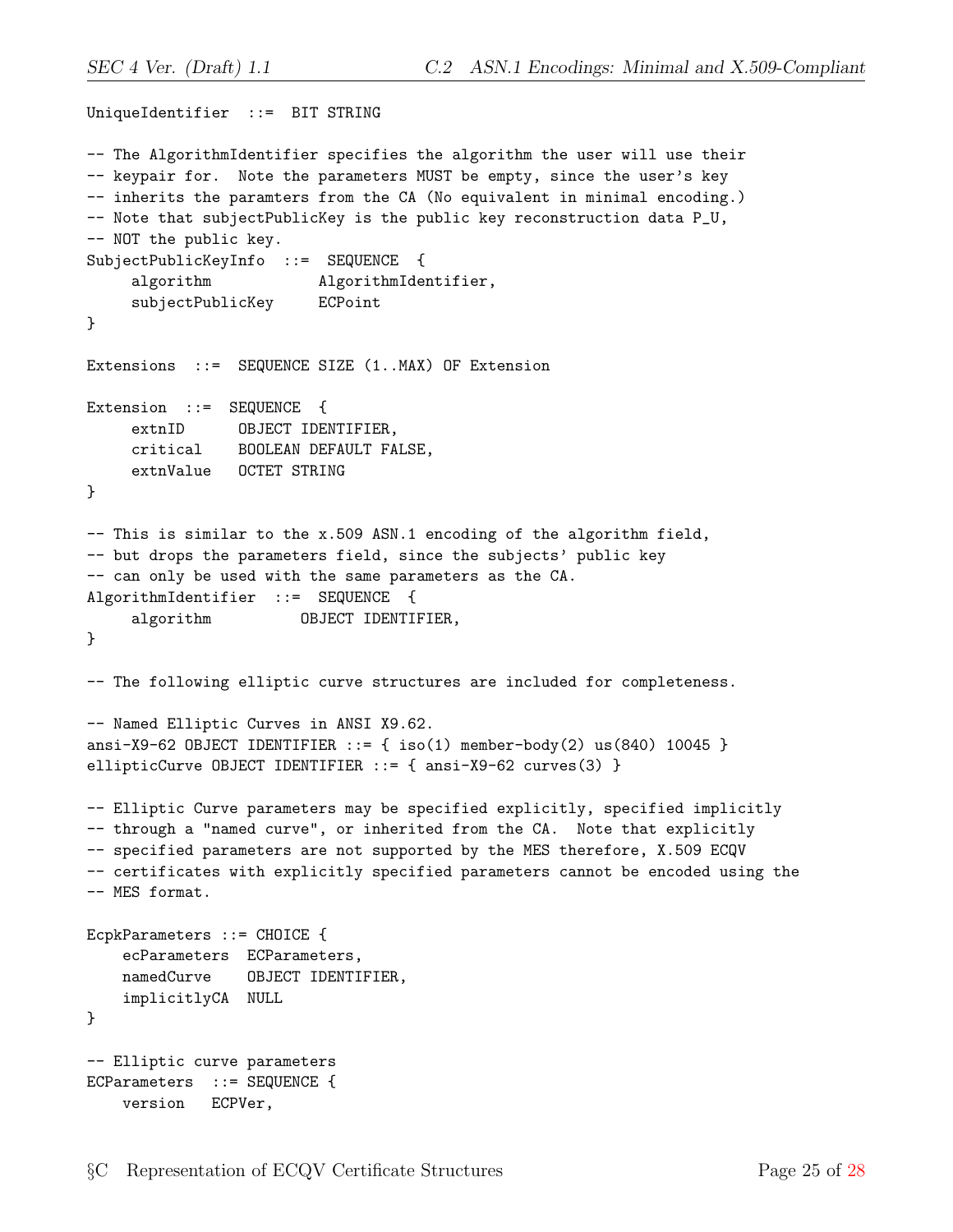```
fieldID FieldID,
   curve Curve,
   base ECPoint, -- Base point G
   order INTEGER, -- Order n of the base point
     cofactor INTEGER OPTIONAL -- The integer h = \#E(Fq)/n}
FieldID ::= SEQUENCE {
   fieldType OBJECT IDENTIFIER,
   parameters ANY DEFINED BY fieldType
}
ECPVer ::= INTEGER {ecpVer1(1)}
ECPoint ::= OCTET STRING
------------------
-- X.501 Name type
------------------
Name ::= CHOICE \{rdnSeq RDNSequence
}
RDNSequence ::= SEQUENCE OF RelativeDistinguishedName
RelativeDistinguishedName ::=
   SET OF AttributeTypeAndValue
AttributeTypeAndValue ::= SEQUENCE {
   type OBJECT IDENTIFIER,
   value [0] EXPLICIT ANY DEFINED BY type
}
DirectoryString ::= CHOICE {
   teletexString TeletexString (SIZE (1..MAX)),
    printableString PrintableString (SIZE (1..MAX)),
    universalString UniversalString (SIZE (1..MAX)),
    utf8String UTF8String (SIZE (1..MAX)),
    bmpString BMPString (SIZE (1..MAX))
}
-- _________________________________
-- MES and X.509 field equivalence
-- Here we describe how to encode a MES encoded certificate as an X.509
-- certificate (and vice-versa, the mapping given here is 1:1. Of course, the
-- X.509 may contain additional fields.) Field by field correspondence is given.
-- Note there is no loss of time precision since X.509 times MUST include
-- seconds and MUST NOT include fractional seconds.
```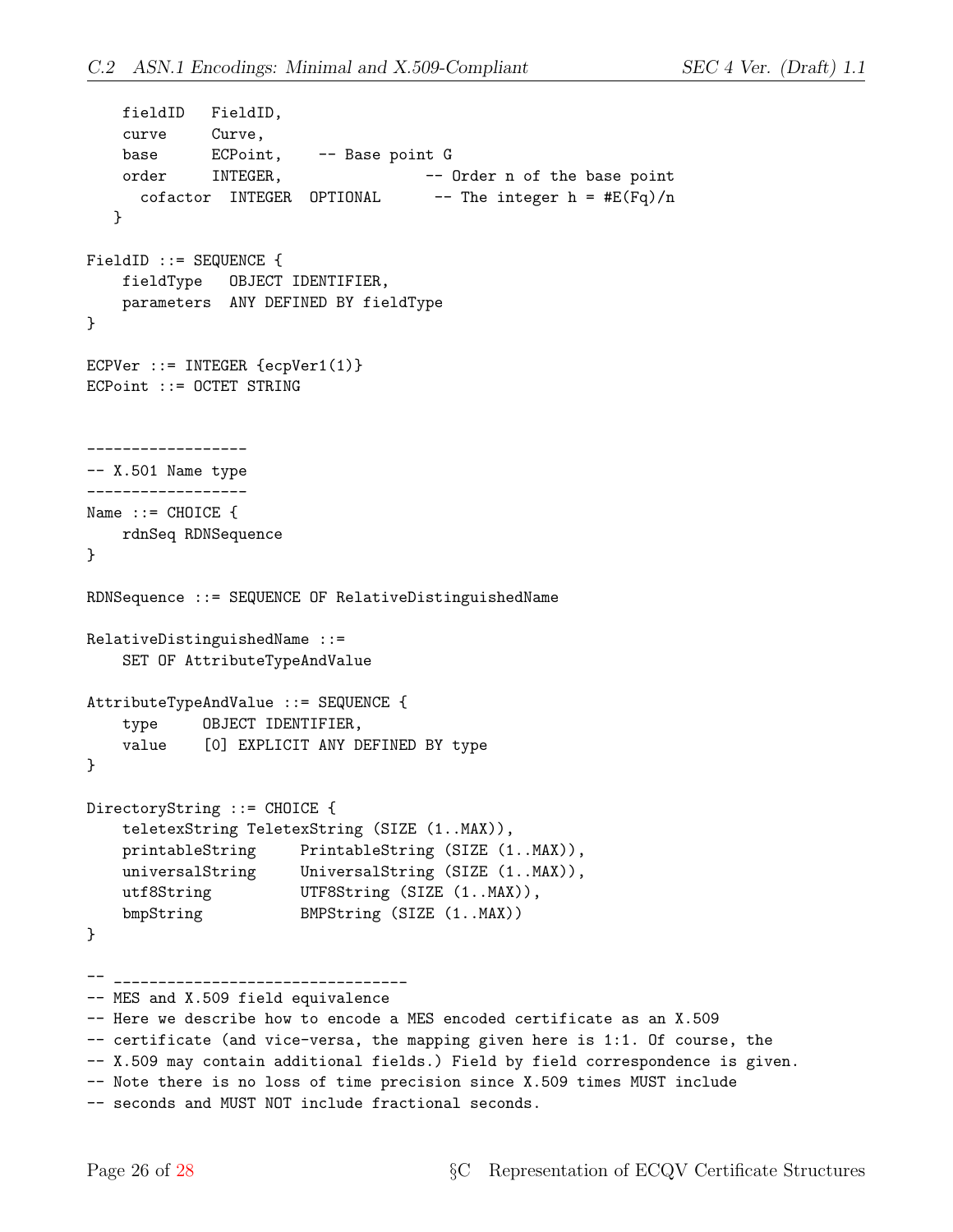-- \_\_\_\_\_\_\_\_\_\_\_\_\_\_\_\_\_\_\_\_\_\_\_\_\_\_\_\_\_\_\_\_\_ -- MES field X.509 field -- --------- ----------- -- type tbsCertificate.version = v3 -- Note: version must always be v3, since the KeyUsage field is a basic field -- in MES, but extension in X.509 -- serialNumber tbsCertificate.serialNumber -- curve tbsCertificate.signature.ecParams.curve -- hash given by the name of the AlgorithmIdentifier tbsCertificate.signature -- issuerID tbsCertificate.issuer (note it uses the Name type) -- validFrom tbsCertificate.Validity -- validDuration -- Note: Validity.notBefore = validFrom, -- Validity.notAfter = notBefore + validDuration. -- Also note: MES encodes time as unix time, and X.509 uses the Time type.  $--$  If validDuration =  $2^{\degree}32 -1$  (the maximal unsigned 32-bit integer) then the -- certificate is valid forever, i.e., it has no expiry. -- subjectID tbsCertificate.subject (note it uses the Name type) -- usage tbsCertificate.usage (Note: this is an X.509 extension) -- pubKey tbsCertificate.subjectPublicKeyInfo.subjectPublicKey -- \*\*\* signatureAlgorithm = ecqv-with-hash -- Note: both signatureAlgorithm and tbsCertificate.signature should be the same. -- algorithm subjectPublicKeyInfo.algorithmIdentifier -- email X.509 email extension (version must be v3)

END